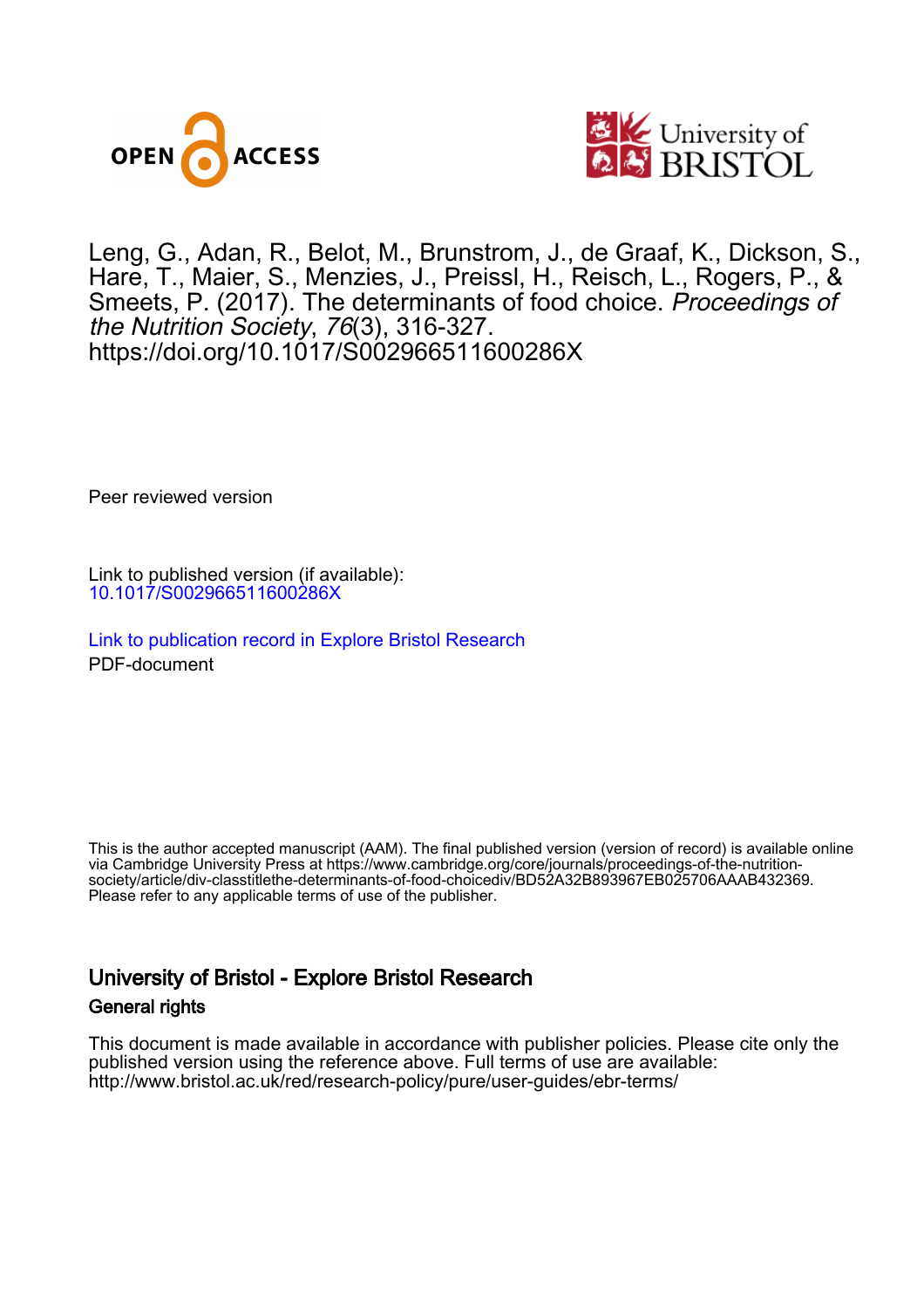



# **The determinants of food choice**

| The determinants of food choice |                                                                                                                                                                                                                                                                                                                                                                                                                                                                                                                                                                                                                                                                                                                                                                                                                                                                                                                                                                                                                                                                                                                                                                                                                                                                                                                     |
|---------------------------------|---------------------------------------------------------------------------------------------------------------------------------------------------------------------------------------------------------------------------------------------------------------------------------------------------------------------------------------------------------------------------------------------------------------------------------------------------------------------------------------------------------------------------------------------------------------------------------------------------------------------------------------------------------------------------------------------------------------------------------------------------------------------------------------------------------------------------------------------------------------------------------------------------------------------------------------------------------------------------------------------------------------------------------------------------------------------------------------------------------------------------------------------------------------------------------------------------------------------------------------------------------------------------------------------------------------------|
| Journal:                        | Proceedings of the Nutrition Society                                                                                                                                                                                                                                                                                                                                                                                                                                                                                                                                                                                                                                                                                                                                                                                                                                                                                                                                                                                                                                                                                                                                                                                                                                                                                |
| Manuscript ID                   | Draft                                                                                                                                                                                                                                                                                                                                                                                                                                                                                                                                                                                                                                                                                                                                                                                                                                                                                                                                                                                                                                                                                                                                                                                                                                                                                                               |
| Manuscript Type:                | Summer Meeting 2016                                                                                                                                                                                                                                                                                                                                                                                                                                                                                                                                                                                                                                                                                                                                                                                                                                                                                                                                                                                                                                                                                                                                                                                                                                                                                                 |
| Date Submitted by the Author:   | n/a                                                                                                                                                                                                                                                                                                                                                                                                                                                                                                                                                                                                                                                                                                                                                                                                                                                                                                                                                                                                                                                                                                                                                                                                                                                                                                                 |
| Complete List of Authors:       | Leng, Gareth; University of Edinburgh, Centre for Integrative Physiology<br>Adan, Roger; University Medical Center Utrecht, 2. Dept Translational<br>Neuroscience<br>Belot, Michele; 3. European University Institute, Via dei Roccettini 9, I-<br>50014<br>Brunstrom, Jeffrey M; University of Bristol, School of Experimental<br>Psychology<br>De Graaf, Cees; Wageningen University & Research centre, 5. Division of<br>Human Nutrition<br>Dickson, Suzanne; The sSahlgrenska Academy at the University of<br>Gothenburg, Institute of Neuroscience and Physiology<br>Hare, Todd; University of Zurich, 7. Laboratory for Social and Neural<br>Systems Research, Department of Economics<br>Maier, Sylvia; University of Zurich, 7. Laboratory for Social and Neural<br>Systems Research, Department of Economics<br>Menzies, John; University of Edinburgh, Centre for Integrative Physiology<br>Preissl, Hubert; University of Tubingen, 8. Institute for Diabetes Research<br>and Metabolic Diseases of the Helmholtz Center Munich<br>Smeets, Paul A; University Medical Center Utrecht, Brain Center Rudolf<br>Magnus<br>Reisch, Lucia; Copenhagen Business School, Department of Intercultural<br>Communication and Management<br>Rogers, Peter; University of Bristol, School of Experimental Psychology |
| Keywords:                       | Nudges, Neuroimaging, appetite, hypothalamus, modelling                                                                                                                                                                                                                                                                                                                                                                                                                                                                                                                                                                                                                                                                                                                                                                                                                                                                                                                                                                                                                                                                                                                                                                                                                                                             |
|                                 |                                                                                                                                                                                                                                                                                                                                                                                                                                                                                                                                                                                                                                                                                                                                                                                                                                                                                                                                                                                                                                                                                                                                                                                                                                                                                                                     |

**SCHOLARONE™** Manuscripts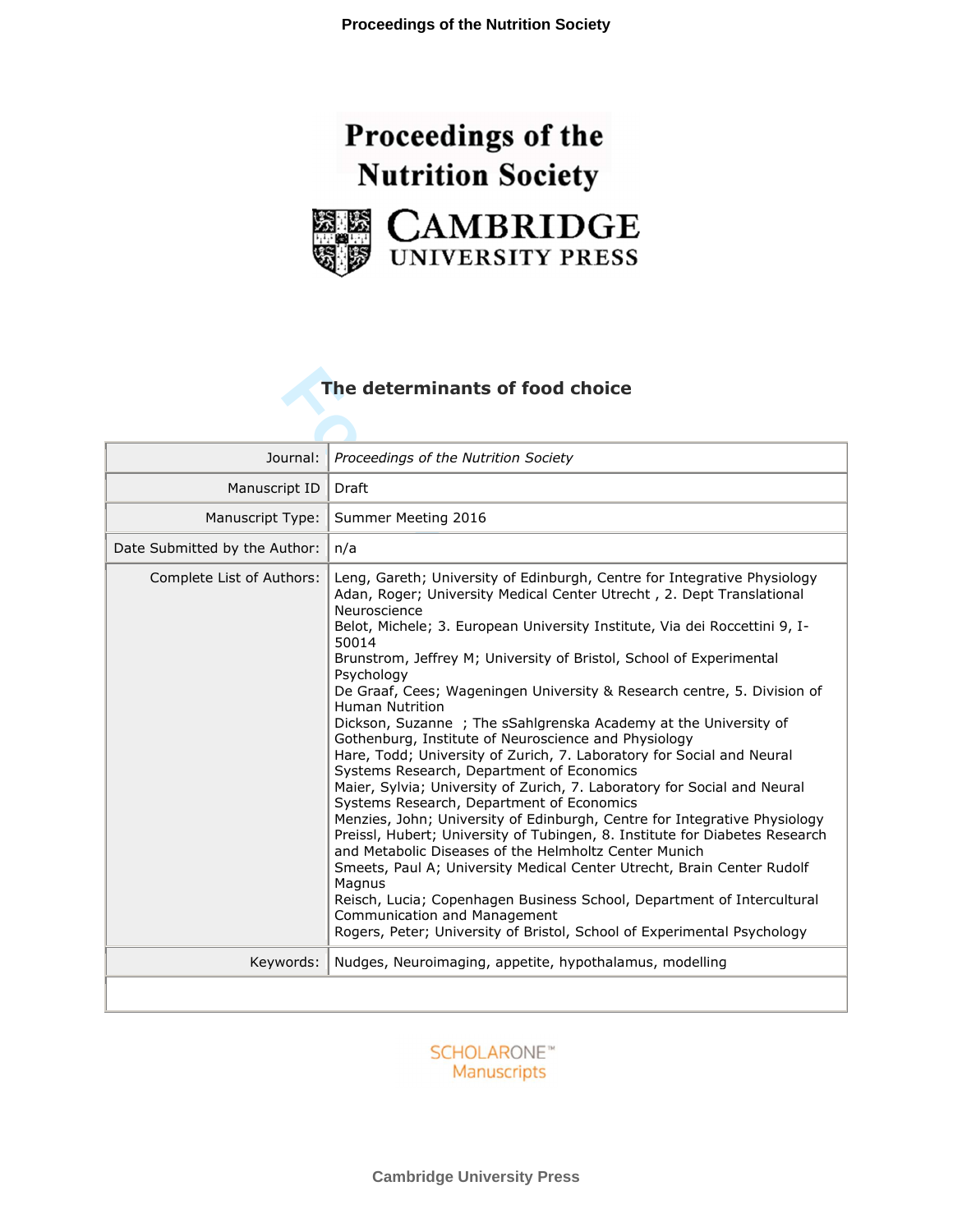# **The determinants of food choice**

# *Authors*

*Gareth Leng (1), Roger A.H. Adan (2), Michele Belot (3), Jeffrey M. Brunstrom (4), Kees de Graaf (5)* , *Suzanne L Dickson (6), Todd Hare (7), Silvia Maier(7), John Menzies (1) , Hubert Preissl (8), Lucia A. Reisch (9), Peter J. Rogers (4)***,** *Paul A.M. Smeets (5,10)* 

# *Addresses*

- 1. Centre for Integrative Physiology, University of Edinburgh, George Square, Edinburgh, EH8 9XD UK
- 2. Dept Translational Neuroscience, Brain Center Rudolf Magnus, University Medical Center Utrecht , Utrecht, The Netherlands
- 3. European University Institute, Via dei Roccettini 9, I-50014 San Domenico di Fiesole, Italy
- 4. Nutrition and Behaviour Unit, School of Experimental Psychology, 12a Priory Road, University of Bristol, Bristol BS8 1TU, UK
- 5. Division of Human Nutrition, Wageningen University & Research centre, Wageningen, Stippeneng 4, 6708 WE, The Netherlands
- 6. Dept Physiology/Endocrine, Institute of Neuroscience and Physiology, The Sahlgrenka Academy at the University of Gothenburg, SE-405 30 Gothenburg, Sweden.
- 7. Laboratory for Social and Neural Systems Research, Department of Economics, University of Zurich, Bluemlisalpstrasse 10, 8006 Zurich, Switzerland
- 1 Neuroscience, Brain Center Rudolf Magnus, Universit<br>The Netherlands<br>ity Institute, Via dei Roccettini 9, 1-50014 San Domenia<br>aviour Unit, School of Experimental Psychology, 12a P<br>BS8 1TU, UK<br>n Nutrition, Wageningen Unive 8. Institute for Diabetes Research and Metabolic Diseases of the Helmholtz Center Munich at the University of Tübingen; German Center for Diabetes Research (DZD e.V.), Tübingen, Germany; Institute for Diabetes and Obesity, Helmholtz Diabetes Center, Helmholtz Zentrum München, German Research Center for Environmental Health (GmbH), Neuherberg, Germany.
- 9. Copenhagen Business School,Department of Intercultural Communication and Management; Porcelaenshaven 18a; DK – 2000 Frederiksberg, Denmark
- 10. Image Sciences Institute, Brain Center Rudolf Magnus, University Medical Center Utrecht, Heidelberglaan 100, 3584 CX, Utrecht, The Netherlands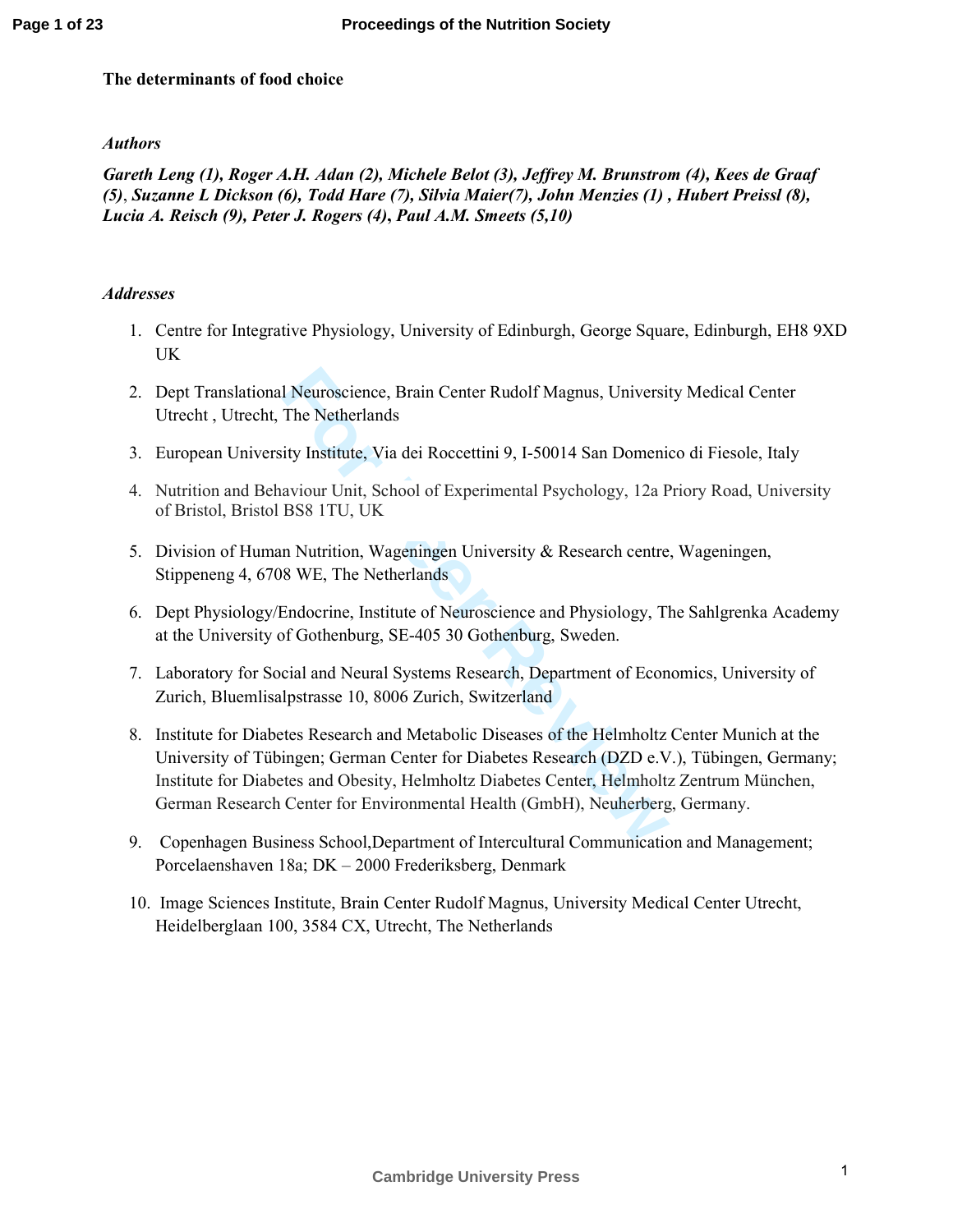### **Abstract**

Health 'nudge' interventions to steer people into healthier lifestyles are increasingly applied by governments worldwide, and it is natural to look to such approaches to improve health by altering what people choose to eat. However, to produce policy recommendations that are likely to be effective, we need to be able to make valid predictions about the consequences of proposed interventions, and for this, we need a better understanding of the *determinants of food choice*. These determinants include dietary components (e.g. highly palatable foods and alcohol), but also diverse cultural and social pressures, cognitive-affective factors (perceived stress, health attitude, anxiety and depression), and familial, genetic and epigenetic influences on personality characteristics. In addition, our choices are influenced by an array of physiological mechanisms, including signals to the brain from the gastrointestinal tract and adipose tissue which affect not only our hunger and satiety but also our motivation to eat particular nutrients, and the reward we experience from eating. Thus, to develop the evidence base necessary for effective policies, we need to build bridges across different levels of knowledge and understanding. This requires *experimental models* that can fill in the gaps in our understanding that are needed to inform policy, *translational models* that connect mechanistic understanding from laboratory studies to the real life human condition, and *formal models* that encapsulate scientific knowledge from diverse disciplines, and which embed understanding in a way that enables policy-relevant predictions to be made. Here we review recent developments in these areas.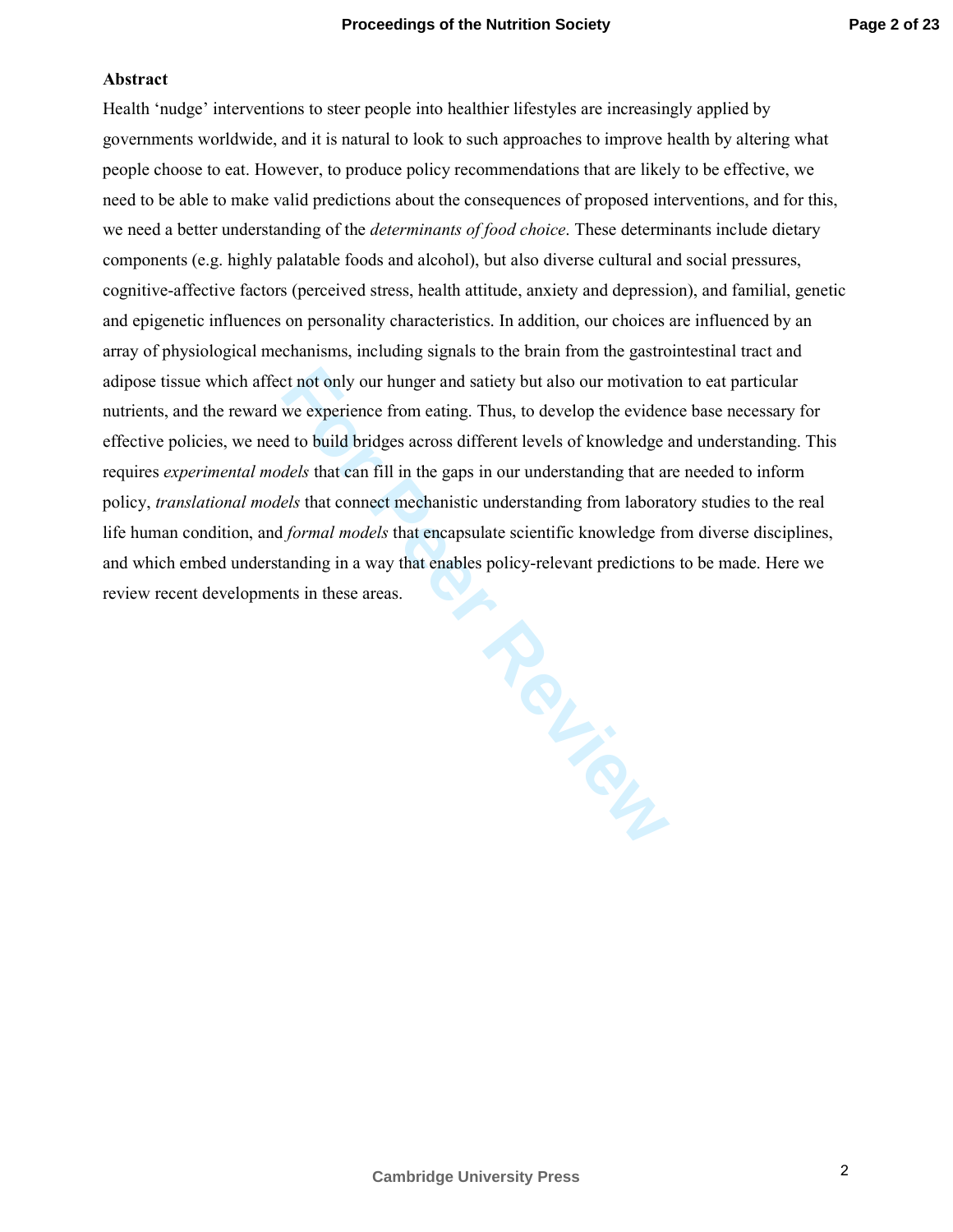# *Introduction*

vidence that the purposeful design of the living and con<br>
" – is key to changing nutritional and activity patterns (<br>
dopted. There is mounting evidence for the usefulness of<br>
otto: "make the healthier choice the easy choi Health nudge interventions to steer people into healthier lifestyles are increasingly applied by governments worldwide (1,2). 'Nudges' are approaches to law and policy that maintain freedom of choice, but which steer people in certain directions (3); they consist of small yet relevant behavioural stimuli such as simplification of information and choices, framing and priming of messages, feedback to one's behaviour, defaults and reminders and similar behavioural cues. Much of the health burden is caused by modifiable behaviours such as smoking, unhealthy food consumption, and sedentary lifestyles, but neither decades of health information and education, nor isolated attempts of hard regulation (such as fat taxes or sugar taxes in some countries), nor voluntary self-regulation of industry have markedly promoted healthier lifestyles or have helped to stop the rise of non-communicable diseases. At the same time, there is increasing evidence that the purposeful design of the living and consumption environments – the "choice architecture" – is key to changing nutritional and activity patterns (4) and to maintaining healthier lifestyles once adopted. There is mounting evidence for the usefulness of World Health Organization's (WHO) motto: "make the healthier choice the easy choice", through easier access, availability, priming and framing (5). More than 150 governments now use behavioral science, with an emphasis on nudges (6,7). In these countries, "nudging for health" is regarded as an attractive option to make health policies more effective and efficient; a recent poll in six European countries found that health nudges are overwhelmingly "approved" by the people (8). This is the backcloth against which we set out to test nudging tools that might be useful add-ons to traditional health policies.

However, to produce policy recommendations that are likely to be effective, we need to be able to make valid, non-trivial predictions about the consequences of particular behaviors and interventions. For this, we need a better understanding of the *determinants of food choice*. These determinants include dietary components (e.g. highly palatable foods and alcohol), but also diverse cultural and social pressures, cognitive-affective factors (perceived stress, health attitude, anxiety and depression), and familial, genetic and epigenetic influences on personality characteristics. Our choices are influenced by how foods are marketed and labelled, and by economic factors, and they reflect both habits and goals, moderated, albeit imperfectly, by an individual understanding of what constitutes 'healthy eating'. In addition, our choices are influenced by an array of physiological mechanisms, including signals to the brain from the gastrointestinal tract and adipose tissue which affect not only our hunger and satiety but also our motivation to eat particular nutrients, and the reward we experience from eating.

To develop the evidence base necessary for effective policies, we need to build bridges across different levels of knowledge and understanding. This requires *experimental models* that can fill in the gaps in our understanding that are needed to inform policy, *translational models* that connect mechanistic understanding from laboratory studies to the real life human condition, and *formal models* that encapsulate scientific knowledge from diverse disciplines, and which embed understanding in a way that enables policy-relevant predictions to be made.

3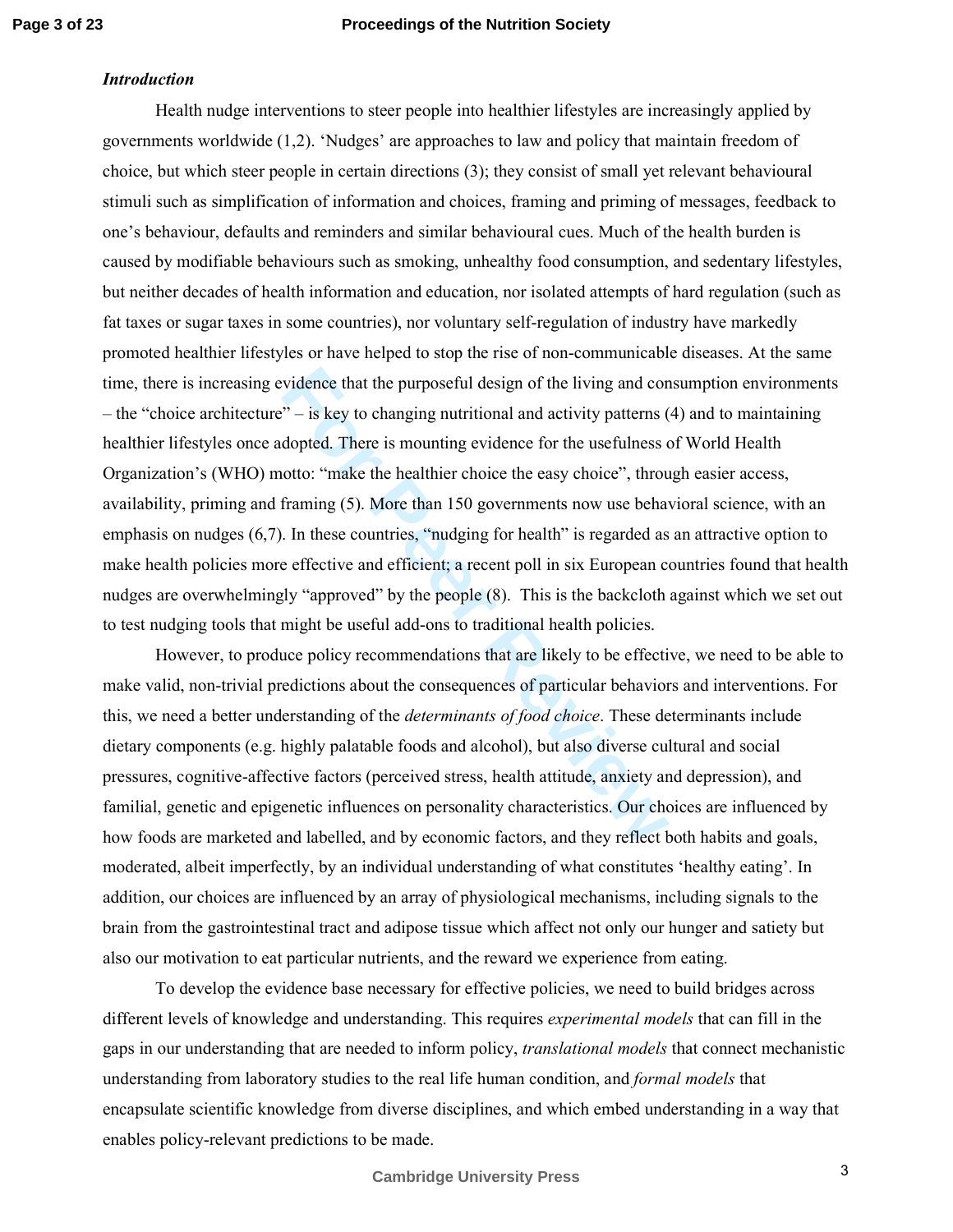# *State-of-the-art*

Although it seems self-evident that changes in body weight reflect the choices an individual makes about what food to eat, about how much to eat and about how much to exercise, the long-term balance between energy intake and energy output is mainly determined by interacting physiological systems. Since the discovery of leptin in 1994 and of ghrelin in 1999, we have gained a partial mechanistic understanding of how homeostatic and hedonic influences are coded and how they impact on eating behavior, and we have an emerging understanding of the mechanisms by which particular food constituents influence hunger and satiety. The strong evolutionary conservation of these mechanisms has meant that knowledge from animal models translates well into understanding of human physiology and behavior: for example, mutations in genes that affect signalling in these pathways have very similar effects in rodents and humans.

trations in genes that affect signalling in these pathways<br>hans.<br>
In d human genetics studies have also framed the contribu<br>
body weight. Body weight in people is estimated (from<br>
sive search for the genes responsible has Animal studies and human genetics studies have also framed the contributions of genetic and epigenetic influences on body weight. Body weight in people is estimated (from twin studies) to be  $\sim 80\%$ heritable (9) but an extensive search for the genes responsible has (so far) revealed associations that account for only about 20% of the inter-individual variation (10). This has focussed attention on *other* heritable mechanisms, and particularly on the consequences of events in uterine and early post-natal life*.* Notably, stress and impaired nutrition during gestation and in early post-natal life are now known to have lifelong 'programming' effects on physiology and metabolism.

Against this background of genetics and nurture, an individual's knowledge, preferences and behaviors, lifestyle and eating habits are all shaped by their environment. In our everyday consumption, we are far from "rational" agents; we do not use only evidence-based information when deciding which foods to buy, but are influenced the wider information environment which is shaped by cultural factors, including advertising and other media, and we are strongly influenced by earlier decisions and habits, even if these have not proven to be optimal.

*Habits* are preferences shaped by past choices. If dietary choices follow habitual patterns, then we need to understand how these arise. Children often have a say in what they eat (at school they often choose what to eat at lunch), but they may be unable to correctly assess the costs and benefits of different options. In that context, *imitative* or *impulsive* behavior may dominate, making them vulnerable to peer pressure and the supply of food in their direct environment. Once habits are in place, they shape preferences and future choices. The habitual pattern of behavior has specific implications for policy interventions: effective interventions must be continued for long enough to affect preferences in the longer run.

*Emotional and environmental cues* also have a large role. We are influenced by how product information is presented – even whether the name "sounds" healthy. At the point of purchase, a number of *decision heuristics* and *biases* undermine rational decision behavior. The *anchor effect* leads us to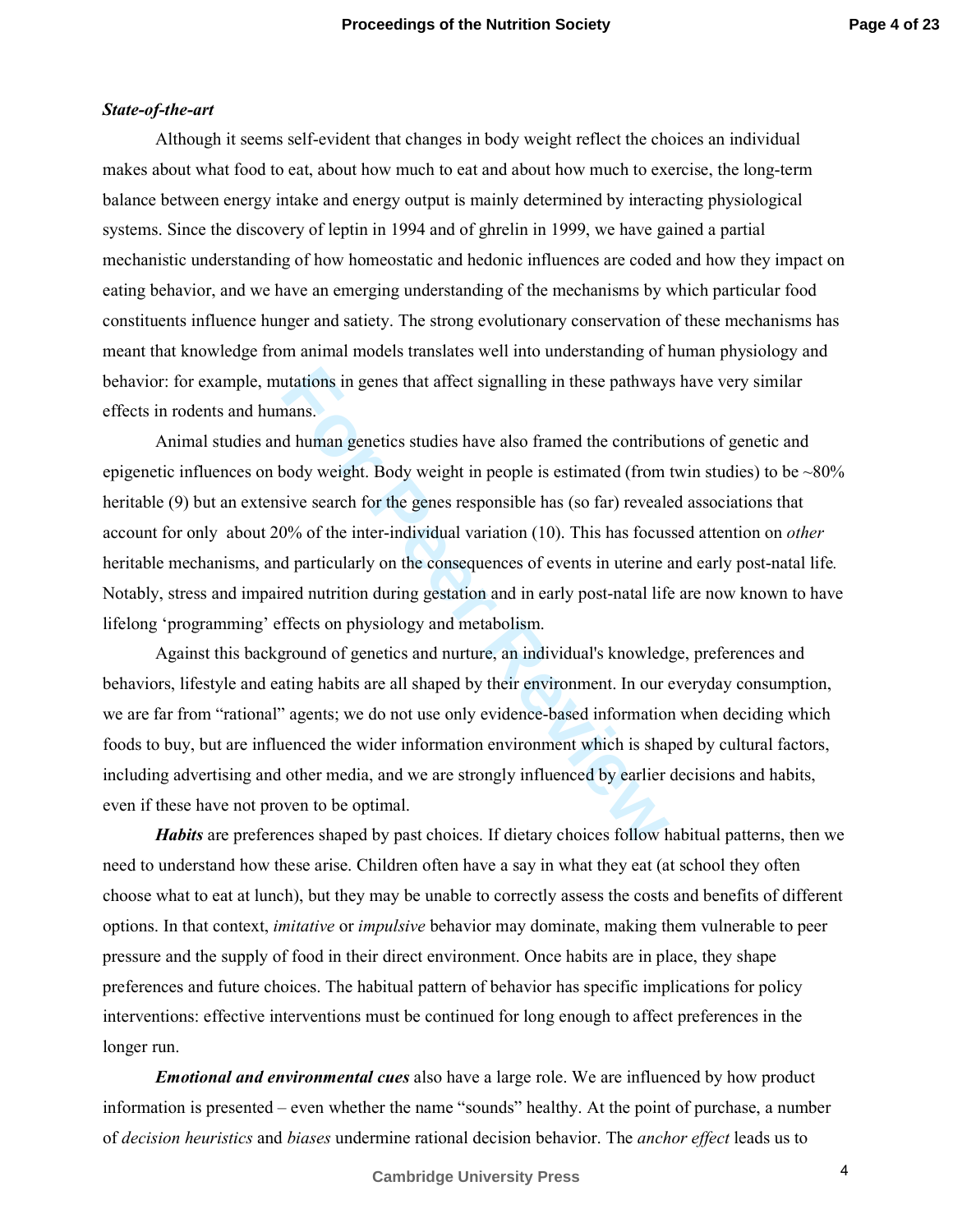overvalue the information we obtained first; the *source effect* draws greater attention to the source of information and leads to assumptions about its credibility that may be false; and *herd behavior* makes us adopt products that others are purchasing. Furthermore, we are poor at estimating probabilities and objective risks - we overestimate our capacity for self-control, and underestimate the health risks associated with the choices we make. On the other hand, we cheat in our mental book-keeping - "*Today I ate too much, but I'll just eat less tomorrow*" (3). We tend to select current enjoyment (*ice cream now*) over conditions we wish for later (*slim and fit*), which behavioral economists explain in terms of the *temporal discounting* of future conditions (11).

The *decision-making situation* itself has a large effect, as demonstrated in human ecology models. The *triple A factors* (affordability, availability, and accessibility) have a major impact on decisions (12), and help to explain the "attitude–behavior gap." (13). Marketers have long understood that how a product is positioned in the the store (e.g. as a "stopper" at eye level) has a major impact. The same is true for the perception of rapid availability ("ready-to-eat" dishes) and the brand's potential of reward. In fact, most preferences appear to be less stable than postulated in neo-classical models; many are first formed at the place where the decision is made. This is why behavioral economists speak of *constructive preferences*.

o explain the "attitude-behavior gap." (13). Marketers hed in the the store (e.g. as a "stopper" at eye level) has a of rapid availability ("ready-to-eat" dishes) and the brare appear to be less stable than postulated in n *Decision heuristics* **and** *biases* apply in situations involving uncertainty, which is true of most real decision-making. In our everyday consumption we are far from "rational" (in the sense of following our best intentions). During the search phase of the consumption process, we only perceive selective product characteristics, and because of our *limited processing capacities* , we restrict our search criteria to just a few (more precisely: to "seven plus or minus two"). The presence of many alternatives is likelier to confuse us than to generate optimal decisions (*choice overload* or *hyperchoice*). Another key finding from behavioral economics is the power of *default options*, such as the standard menu in a cafeteria. People generally follow the default option, even when given an opt-out. This finding is robust in diverse decision areas as organ donation, purchase of organic apples and the use of green electricity, and across a wide range of methods (experiments, questionnaires, secondary evaluations). For this reason, a number of incentive systems have been developed based upon "hard" and "soft" defaults. (e.g. 14).

*Hedonic processes and reward* are important drivers for our decisions and are strong enough to overrule homeostatic needs. Food selection and intake in humans is largely driven by an interaction of homeostatic control and reward signals. These interaction involves a complex involvement of higher cognitive functions including memory, learning and evaluation of different options.

In summary, we need to understand exactly what conscious and unconscious factors bias our choices and subvert our best intentions. We need to understand how our complex homeostatic and higher cortical processes support healthy eating, and how these mechanisms come to be undermined. Our policies on healthy eating must be framed in this setting if they are to be effective. It is also crucial to

5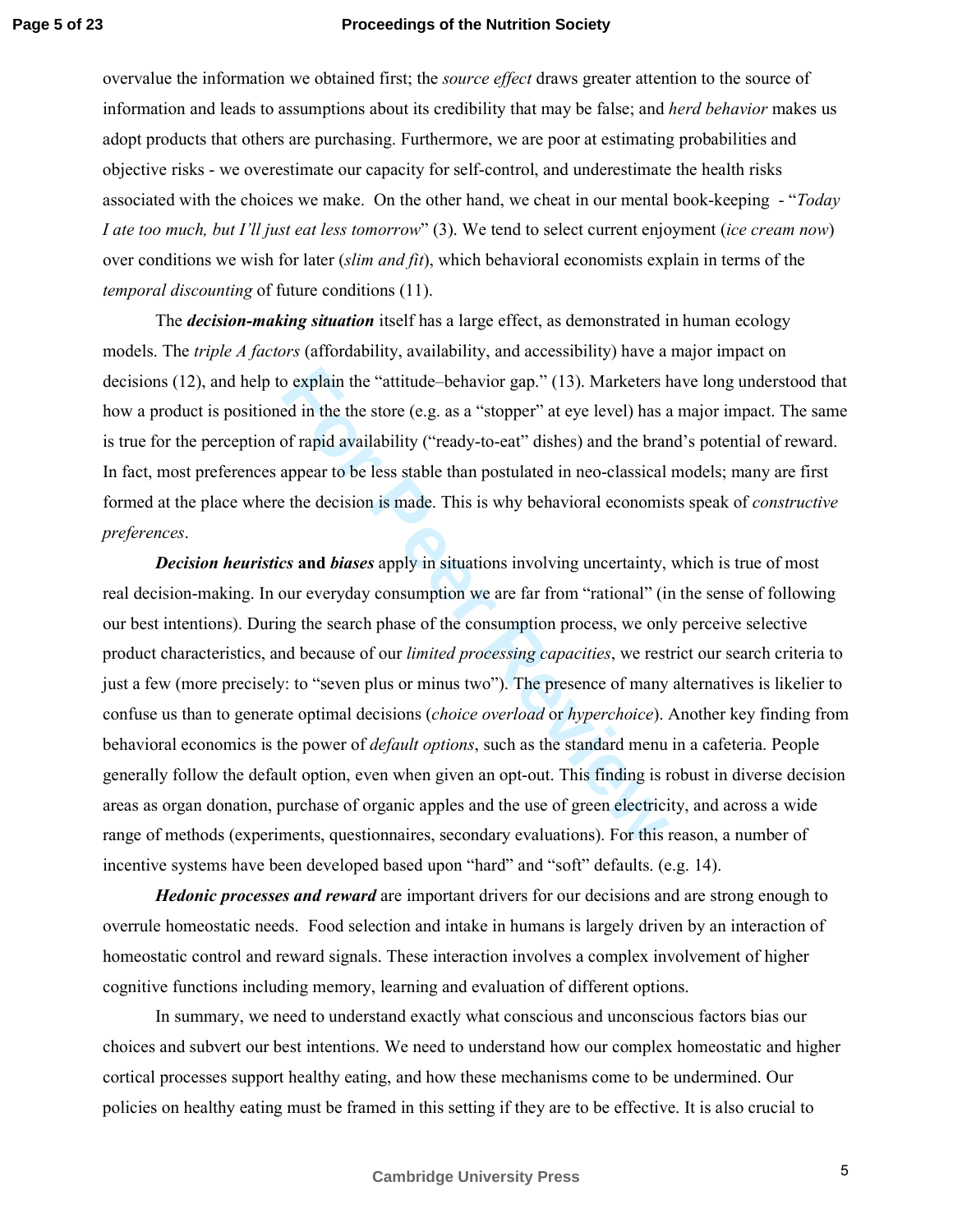know what real individual responses to policy instruments and actions can be expected, and to customize our "policy toolbox" accordingly.

The *evidence-based policy approach,* currently pursued at all policy levels, is based upon empirical data and valid models of behavior and effect (15). It relies on learning policy cycles of "testlearn-adapt-share" that tests policies in pilot applications and assesses their efficacy and cost-benefits before they are rolled out (16). The most important policy measures are those that rely on *optimized information* (i.e. not more information, but more useful and intuitively understandable information). For an integrated, policy-focussed understanding of food choices, we need to optimize information in four key areas: early life experiences; environmental factors and impulsive choice behaviour; emotions and decision making; and how choices change with age.

### **Early life experiences**

Iming can influence stress responses, food choice and we y life events for cardiovascular and weight-related mort h famine birth cohort, and are associated with changes inceived during the Hunger Winter of 1944-5 (17). How Early life programming can influence stress responses, food choice and weight gain into adult life. The consequences of early life events for cardiovascular and weight-related morbidity have been studied in most detail in the Dutch famine birth cohort, and are associated with changes in the methylation of certain genes in people conceived during the Hunger Winter of 1944-5 (17). However, even modest differences in food intake or food choices in early life can have lifelong repercussions, and the metabolic status of the mother during gestation influences the brain dynamics of the fetus (18). Obesity is most prevalent in lower socio-economic groups, and this is likely to reflect genetics (assortative mating), epigenetics and environmental factors. The environmental factors include a childhood diet of abundant energy-dense foods (19).

Worryingly, obesity has been rising among European children, and it disproportionately affects those in low socio-economic groups. However, we don't know the mechanistic link between stress and/or poor nutrition in early life and obesity in adult life, and in particular, we don't know whether this is mediated by programming effects on the reward systems that affect food choice in adult life. Understanding this is critical, for not only are children in low socio-economic groups most affected by obesity, but they are also particularly resistant to "healthy food" campaigns. In 2004, one London borough, Greenwich, after a healthy food campaign, introduced changes in the meals offered in primary schools - shifting from low-budget processed meals towards healthier options. The effect on educational outcomes was analysed using a *difference in differences* approach, comparing educational outcomes before and after the reform, using the neighbouring Local Education Authorities as a control group. Outcomes improved in English and Science, and authorized absences - linked to illness and health - fell by 14% (20). However, the children that benefited least were those from the lowest socio economic groups – those most in need of support.

As well as poor nutrition, stress in early life is a concern, because it can have *programming effects*  that heighten responsiveness to stress in adult life, contributing further to weight gain (21). Stress is a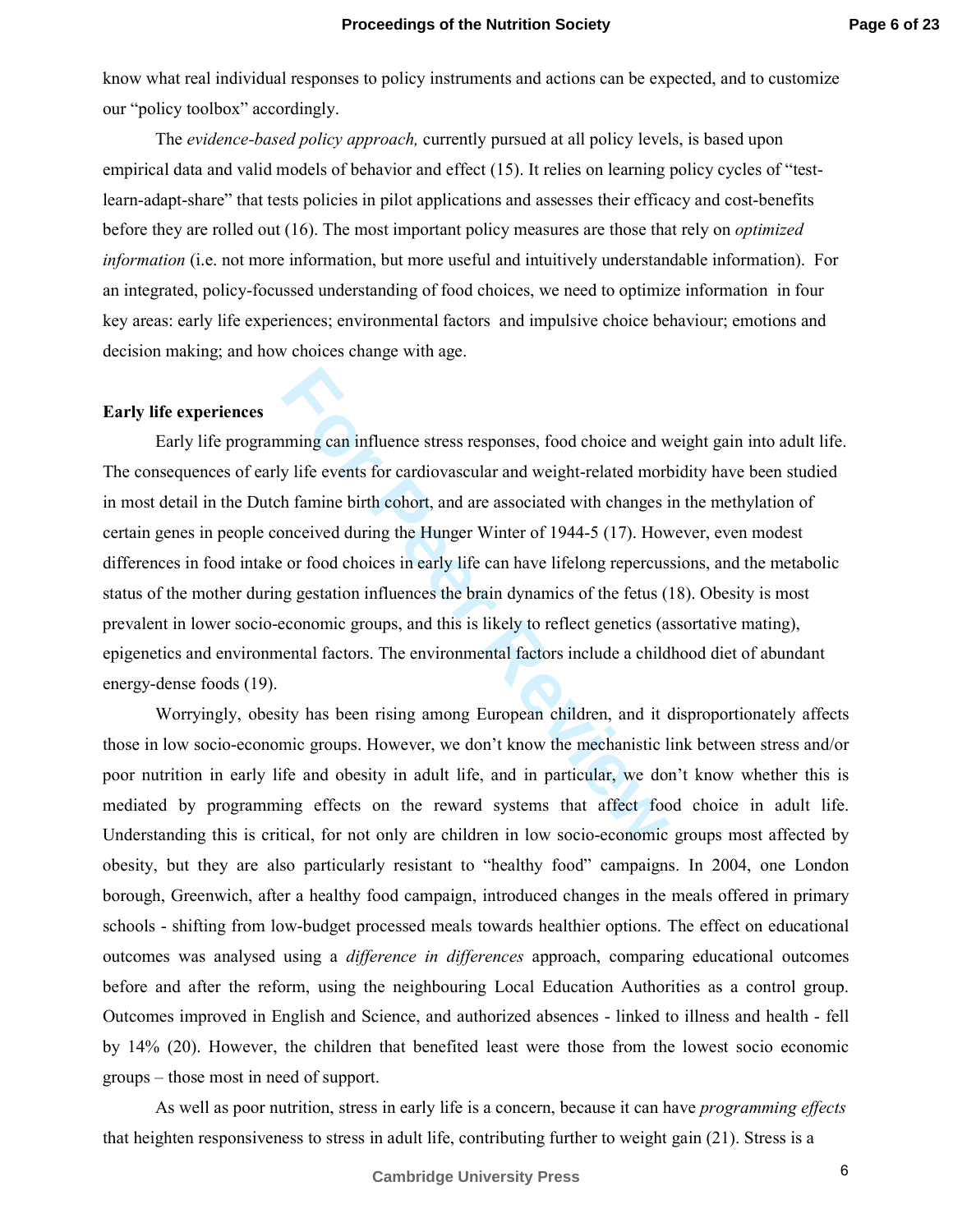ds suppresses the hyperactivity of the HPA axis, leading<br>derlying mechanisms are well established: glucocorticc<br>e "reward" pathway, resulting in increased appetite for jenous opioids, which reinforce palatable food consump feature of modern life, particularly in the workplace. Some people eat less and lose weight when stressed, but most eat more: one large study over 19 years in more than 10,000 participants (22) found that employees experiencing chronic work stress had a 50% increased risk of developing central adiposity. How stress impacts on appetite and weight gain has been extensively studied in rodent models, which appear to mimic the human situation well. In rodents, whereas acute stress is anorexigenic, chronic stress can lead to weight gain (23). Chronic stress is related to chronic stimulation of the hypothalamo-pituitary adrenal (HPA) axis, comprising neuroendocrine neurons in the paraventricular nucleus of the hypothalamus that regulate the secretion of adenocorticotrophic hormone from the anterior pituitary gland, which in turn regulates glucocorticoid secretion from the adrenal gland. The hypersecretion of glucocorticoids (cortisol in man, corticosterone in rodents) is implicated in obesity at several levels. Intake of high energy foods suppresses the hyperactivity of the HPA axis, leading to what has been called "comfort eating". The underlying mechanisms are well established: glucocorticoids stimulate behaviors mediated by the dopamine "reward" pathway, resulting in increased appetite for palatable foods (24); stress also releases endogenous opioids, which reinforce palatable food consumption and promote 'nonhomeostatic' eating. Conversely, comfort food ingestion *decreases* HPA axis activity (25); thus if stress becomes chronic, then eating patterns become a 'coping' strategy*.* Beyond stress, which affects most of the population at some time, about 7% of the European population suffers from depression every year. A common symptom is an alteration in food intake, and this can result in a vicious circle of weight gain and depression (26).

While we know that early life experience has a major impact upon health throughout life, little is known about how stress, poor nutrition and metabolic challenges like gestational diabetes in early life influences later food selection and valuation, and this is key to defining the timing and nature of policy interventions.

#### **Environmental factors, food reward and impulsive choice behavior**

Many aspects of modern diet may contribute to the obesity epidemic, including the composition and palatability of modern food, its availability and affordability, how it is marketed, the modern environment, contemporary food culture, and gene-environment interactions. These all impact on the *reward component* of eating that is key to *impulsive choice behavior* – the behavior that governs momentary choices to eat high or low energy foods. The motivation to eat competes with other motivations via a highly conserved neural circuitry – *the reward circuitry*. One key part of this circuitry is the *nucleus accumbens*, which integrates homeostatic, hedonic, and cognitive aspects of food intake (27,28), and an important element of this circuit is the neurotransmitter dopamine. The nucleus accumbens receives a dense dopamine input from the ventral tegmental area. This does not code 'reward' in the sense of subjective pleasure; rather, it mediates incentive salience ('attractiveness') and motivational properties of positive stimuli and events (29). The dopamine system is regulated by cues that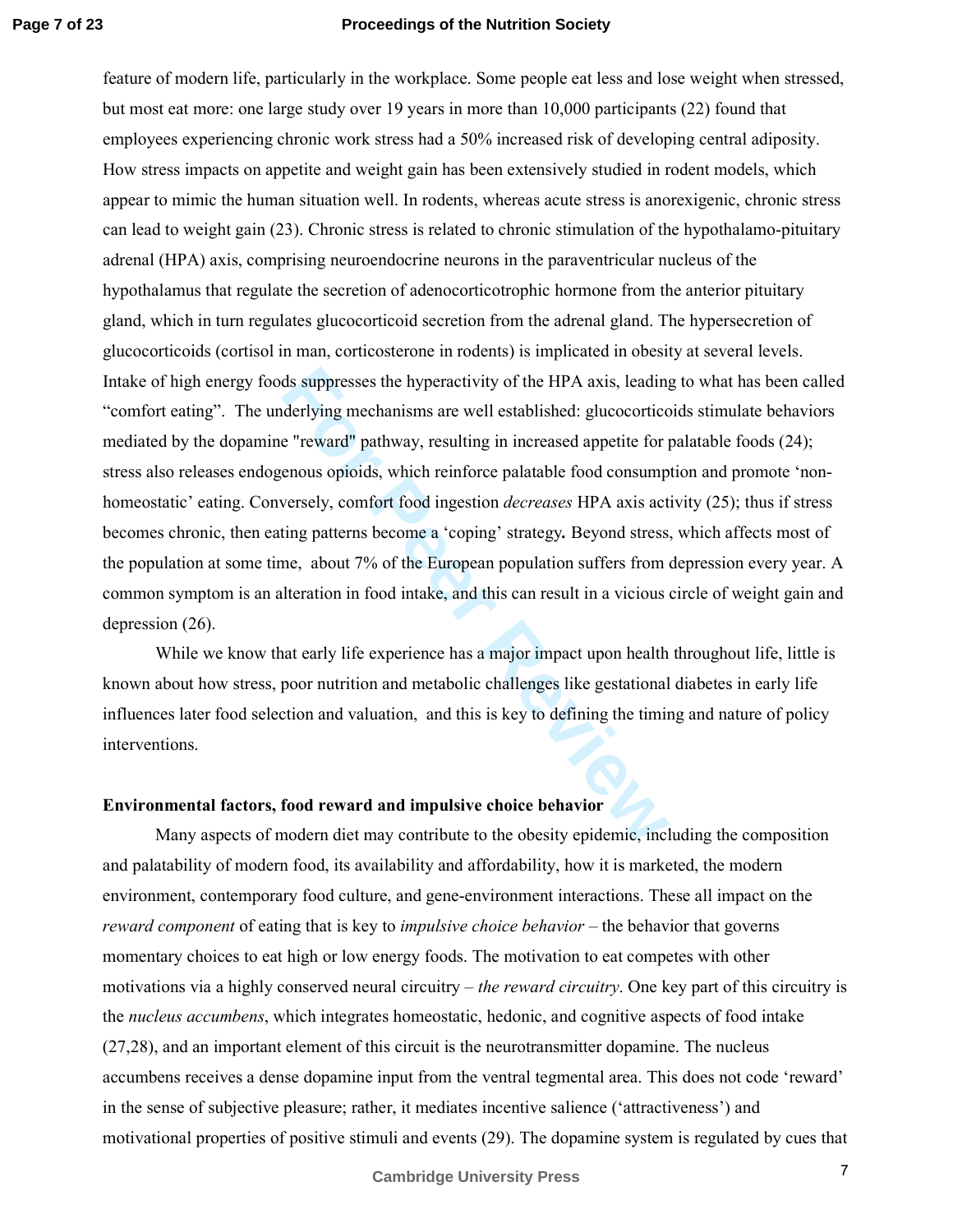signal the availability of rewards as well as actual reward: dopamine neurons fire in a way that reflects the reward value, and the dopamine that is released in the striatum has a key role in habit formation, while that released in the orbitofrontal cortex is involved in decision-making.

Human brain imaging studies using *positron emission tomography* (PET) and *functional magnetic resonance imaging* (fMRI) confirm that these mechanisms function similarly in humans as in rodents. Thus the CNS response to palatable foods differs from that to bland foods, and responses of subjects that crave palatable foods differ from those who do not. Importantly, cravings for palatable food activate similar brain regions and involve the same chemical messengers in humans as in rats. In the striatum, the availability of dopamine D2 receptors is reduced in severely obese subjects (30), and people who show blunted striatal activation during food intake are at greater risk of obesity, particularly those with compromised dopamine signalling (31).

ignalling (31).<br>behavior that is likely to yield them the greatest reward<br>ding power of food is less, and they are more motivated<br>*static* mechanisms interact, and this takes place at define<br>gnals such as ghrelin, insulin Mammals pursue behavior that is likely to yield them the greatest reward *at that time*; when fat stores are high, the rewarding power of food is less, and they are more motivated to pursue other rewards. Thus *hedonic* and *homeostatic* mechanisms interact, and this takes place at defined brain sites. Importantly, endocrine signals such as ghrelin, insulin and leptin are not merely regulators of energy homeostasis, but also influence the reward circuitry to increase the incentive value of food (32-34) and impulsive choice behaviour (35). The consequences are striking – the one intervention of consistent effectiveness for weight loss in the morbidly obese is bariatric surgery, and this works not by restricting intake or absorption, but by reducing the incentives to eat via changes in the endocrine signalling to the brain (36,37). This shows that morbid obesity is resistant to interventions because of a pathological dysfunction of gut-brain signalling, and is important for policy:"blame and shame" strategies that deny the underlying pathology are destined to be ineffective and may be counterproductive by promoting "comfort eating". It is also important because these endocrine signals vary with time of day and according to the timing of meals. This opens a window of opportunity by which changing meal patterns – *when* we eat rather than *how much* –can influence both how we utilise the energy intake and our appetite.

#### **Emotions and decision-making**

Eating is triggered by many factors, including the sight, smell and memory of food, and the anticipation of food is associated with activation of well-defined regions of the hypothalamus(38). The sensory characteristics of food (taste, odors and texture) are also important in food choice, and these can be well studied by fMRI (39). Visual attention can be rapidly cued by food items – particularly items with high calorific content, and attentional responding to these is magnified in overweight individuals, suggesting that heightened attention to high-caloric food cues promotes greater intake. Animal studies also indicate a major role for learning; associations are formed between the sensory characteristics of a food and its post-ingestive effects. Over time, these associations generate flavour preferences, and may also control meal size.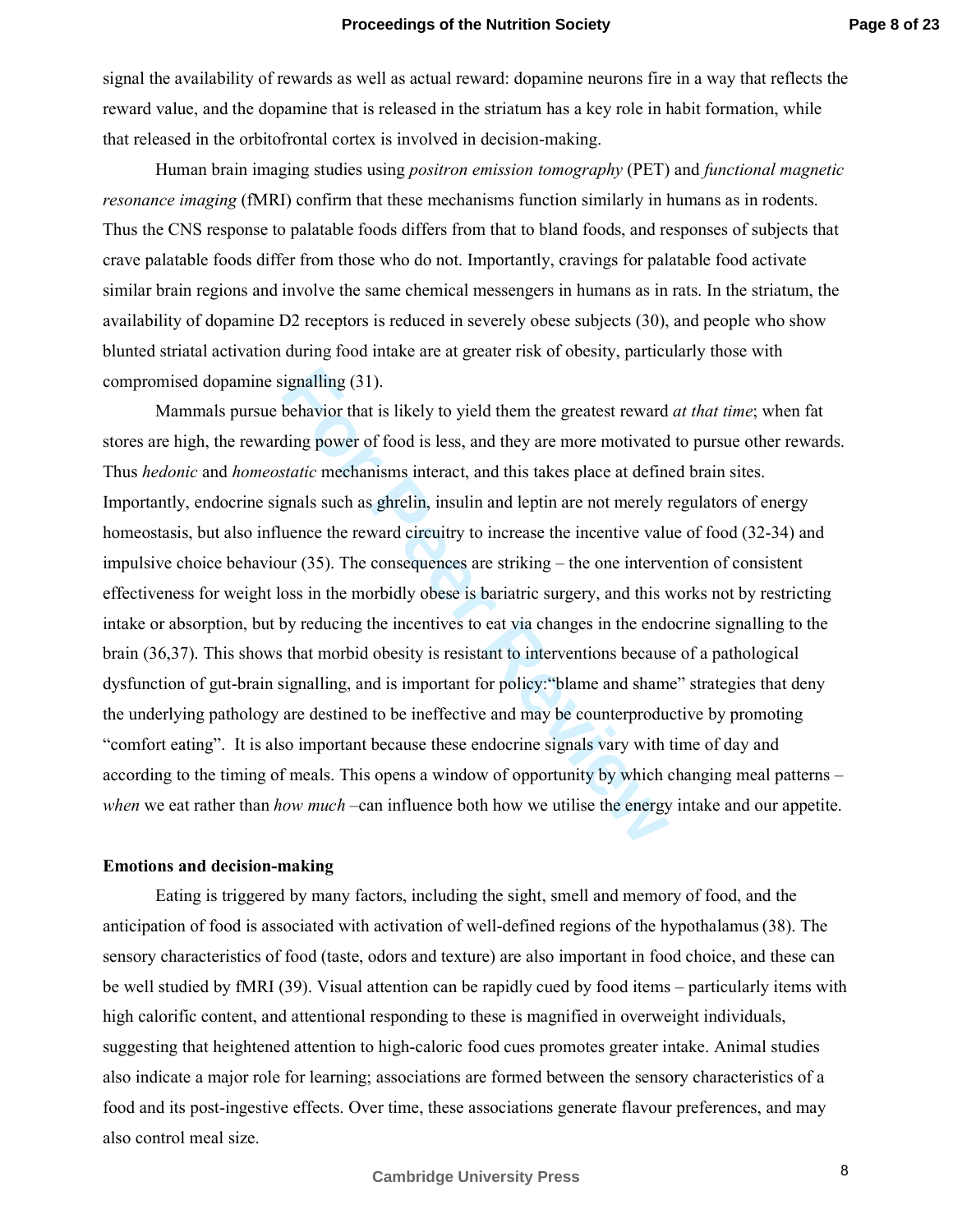The sight of appetizing food modulates brain activity in consistent ways: recent meta-analyses (40,41) found that viewing food items enhances activation both in visually-related brain regions and in regions associated with reward (orbitofrontal cortex, parahippocampal gyrus and the insula) in both adults and children. Visually-driven responses to food are linked to increased connectivity between the ventral striatum, the amygdala and anterior cingulate in individuals at risk of obesity, hence differences in interactions within the appetitive network may determine risk of obesity*.* Obese participants show greater visually-driven responses to food in reward-sensitive brain regions and, for obese individuals, greater responsiveness in these regions before weight-loss treatment predicts treatment outcome. Poor weight loss is also predicted by pre-treatment levels of activity to food stimuli in brain areas associated with visual attention and memory, consistent with the attentional effects of food being a predictor of weight loss success  $(42)$ .

Example a poor understanding of how *valuation and selection* ontal cortex, dorsolateral prefrontal cortex and ventral stice, but we only have limited knowledge of what neuromayes. If we are to use the results of functiona However, we have a poor understanding of how *valuation and selection* of food are encoded neuronally. The orbitofrontal cortex, dorsolateral prefrontal cortex and ventral striatum are all implicated in food valuation and choice, but we only have limited knowledge of what neuronal mechanisms are subserved by these structures. If we are to use the results of functional neuroimaging studies to inform policies that promote healthier food choices, we need a better understanding of how health interventions impact on the brain mechanisms that control food selection and valuation. Specifically we need to address how molecular and cellular events, initiated by the exposure to food, translate into changes at the neuronal circuit level, and how these translate to food decisions.

### **Physiological mechanisms of appetite control**

In all mammals, appetite and energy expenditure are regulated by conserved neuronal circuitry using common messengers. Ghrelin, secreted from the empty stomach, reaches high levels after a fast, and activates neurons in the arcuate nucleus of the hypothalamus that make a potent orexigen, neuropeptide Y (NPY). Leptin, secreted by adipocytes, reports on the body's fat reserves; it inhibits NPY neurons, while activating others that express anorexigenic factors – notably neurons that express proopiomelanocortin (POMC). POMC neurons and NPY neurons are reciprocally linked, and which population is dominant determines how much (on average) an animal will eat. As an animal eats, neural and endocrine signals from the gut report on the volume ingested and on its composition – including its complement of fat, carbohydrates and protein. These signals, relayed by "satiety" centres of the caudal brainstem, converge on the ghrelin-and leptin sensing circuits of the mediobasal hypothalamus (43). These in turn project to other limbic sites, including the paraventricular nucleus; which is the primary regulator of the sympathetic nervous system, and which also regulates the HPA axis. These pathways are powerful moderators of energy intake. Despite huge variations in day-by-day food intake, in the long term, the body weight of most individuals is remarkably stable. However, "crash dieting" is an example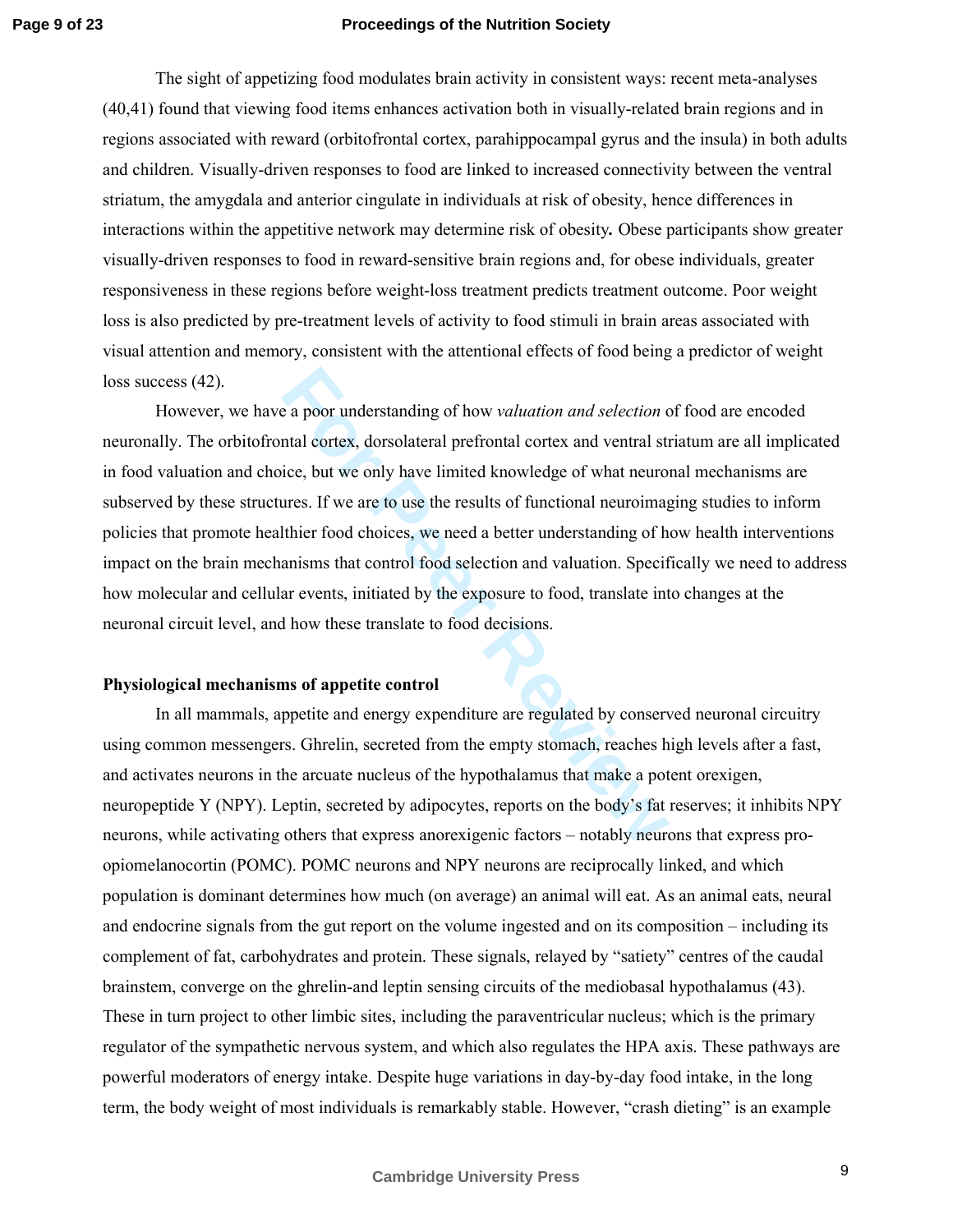of an intervention that reduces body weight in the short term, but as a result of the disruption of normal homeostatic mechanisms it has counterproductive effects in the long term.

It seems that dietary decisions can be regulated by circulating metabolic hormones, including those that signal to brain areas involved in food intake and appetitive behaviors. One prominent example is ghrelin, an orexigenic hormone that increases anticipatory (44) and motivated behavior for food, notably for fat (45) and sugar (46). Ghrelin enhances the reward value of foods and hence increases their consumption (32). Recently, ghrelin has been shown to guide dietary choice, but not entirely as expected for a reward-promoting hormone. In rats offered a free choice of lard (100% fat), sucrose and chow over 2 weeks, that had increased their lard consumption, ghrelin administration changed food choice and they started to consume chow. Interestingly, these effects of ghrelin diverge from those of fasting, after which the consumption of energy dense foods is prioritised (47). The VTA to Nacc pathways appears to be engaged by ghrelin to bring about changes in food choice (47) and reward-linked behavior (48). Several other gut- and fat-derived hormones also impact on food reward circuitry. Leptin, for instance, affects food reward encoding at the level of ventral tegmental area dopamine neurons (49).

y dense foods is prioritised (47). The VTA to Nacc path<br>the gabout changes in food choice (47) and reward-linked<br>hormones also impact on food reward circuitry. Leptin<br>the level of ventral tegmental area dopamine neurons (4 While morbid obesity is characterised by dysfunctional gut-brain signalling, a key stage in the progression to obesity is the development of leptin resistance (insensitivity to the effects of leptin that would normally suppress appetite). As a consequence of this, dietary restriction has limited effect on obesity; long term compliance is poor, and those who lose weight are likely to swiftly regain it and may even overshoot after the end of a diet. Normally, eating is most rewarding when there is energy deficiency, and least in an energy-replete state, but leptin resistance develops in both the appetite circuitry and in the reward circuitry, so food remains rewarding despite a state of energy excess. Imaging studies have confirmed the impact of hormones in the recruitment of both hypothalamic and reward circuits. For example, when subjects are infused with PYY (a postprandial gut-derived satiety factor) the changes in activity in the caudolateral orbital frontal cortex predict feeding, whereas when levels of PYY are low, hypothalamic activation predicts food intake (50). Insulin, which is released in the periphery after food ingestion is also a potent modulator of brain activity in cortical and subcortical structures. In recent years it has become clear that just as peripheral insulin resistance develops in association with obesity, so does insulin resistance in the brain (51).

Thus, paradoxically, one of the strongest predictors of weight gain is weight loss dieting. One of the biggest studies to demonstrate this was *The Growing Up Today Study* (GUTS), a prospective study of >16,000 adolescents (52). At the 3 year follow-up, adolescents that were frequent or infrequent dieters had gained significantly *more* weight than non-dieters. The study controlled for body mass index (BMI), age, physical development, physical activity, caloric intake and height change over the period. The longest study that demonstrates this is Project EAT (Eating and Activity in Teens and Young Adults), a population-based study of middle and high school students (53). This study, which controlled for socioeconomic status and initial BMI, again showed that the strongest predictors of weight gain were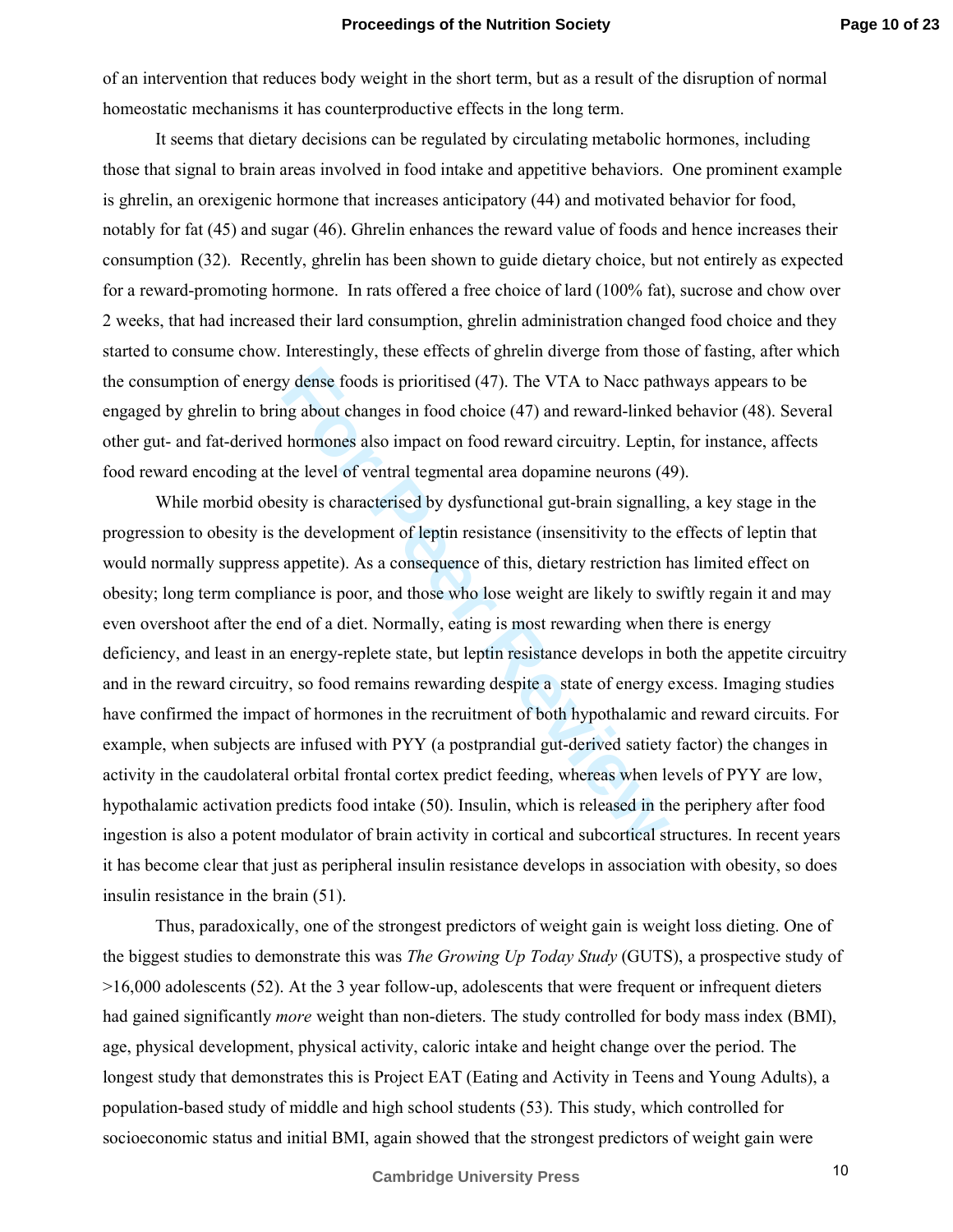dieting and unhealthy weight control behaviors. The behaviors associated with the largest increases in BMI over a 10 year period were skipping meals, eating very little, using food substitutes and taking "diet pills".

This raises the concern that emphasising the health risks of obesity may lead people into behaviors that exacerbate the problem. This worry is compounded when one looks at the media response in the UK to recent publicity, where concerns about the effects of excessive *weight gain* in pregnancy were translated as concern about *obesity* in pregnancy. These are very different; while excessive weight gain in pregnancy is detrimental, so is weight loss – even from a condition of obesity. Physiologically, dietary restriction during pregnancy can lead to starvation of the fetus, as homeostatic mechanisms defend maternal body weight at the expense of the fetus. Thus, how advice related to healthy eating and lifestyles is formulated and disseminated needs careful attention. There has been little work on food choice in children, and this is important to explore because of the weaker self-control capacity of children, which is coupled to the maturation of their prefrontal cortex [54]. This has a bearing on in-store marketing (and legislation on that) and the development of interventions aimed at preventing childhood obesity. T**he neuroimaging of food choice** 

inated needs careful attention. There has been little world trant to explore because of the weaker self-control capa of their prefrontal cortex [54]. This has a bearing on in e development of interventions aimed at prevent Human associational and behavioral studies have many potential confounding factors, so interpreting them depends on inferences from our mechanistic understanding of the neurobiology of appetite. However, there is a "disconnect" between our mechanistic understanding and our "softer" knowledge of individual consumer behavior, which makes these inferences incomplete and unsafe. We need to create bridges in our understanding, enabling us to integrate behavioral and observational studies with neurobiological studies in a way that can be used to educate stakeholders and inform policy.

Human neuroimaging is an emerging technology that can be used to define the neural circuits involved in food valuation and selection. Food decision-making has been studied surprisingly little; most neuroimaging studies use passive viewing paradigms in which participants are exposed to food, i.e. they study food cue reactivity rather than the ensuing decision-making processes. Combining different imaging techniques can optimize the temporal and spatial description of the neuronal circuits underlying food valuation and selection during hunger and satiety. Recent developments in fMRI include a) combining diffusion tensor imaging with resting state analysis to determine network structures and changes during different physiological states; b) high-resolution anatomical MRI to improve investigation of hypothalamic and midbrain responses and c) arterial spin labelling techniques to establish a quantitative neural activity measure of hunger and satiety. In addition, developments in magnetoencephalography and electroencephalography include: a) extraction of resting state dynamics with high temporal resolution and combination with diffusion tensor imaging and b) application of Bayesian- based source localization methods to define the temporal and spatial network involved in food selection. Most fMRI studies that link a given brain circuit with cues associated with food (such as an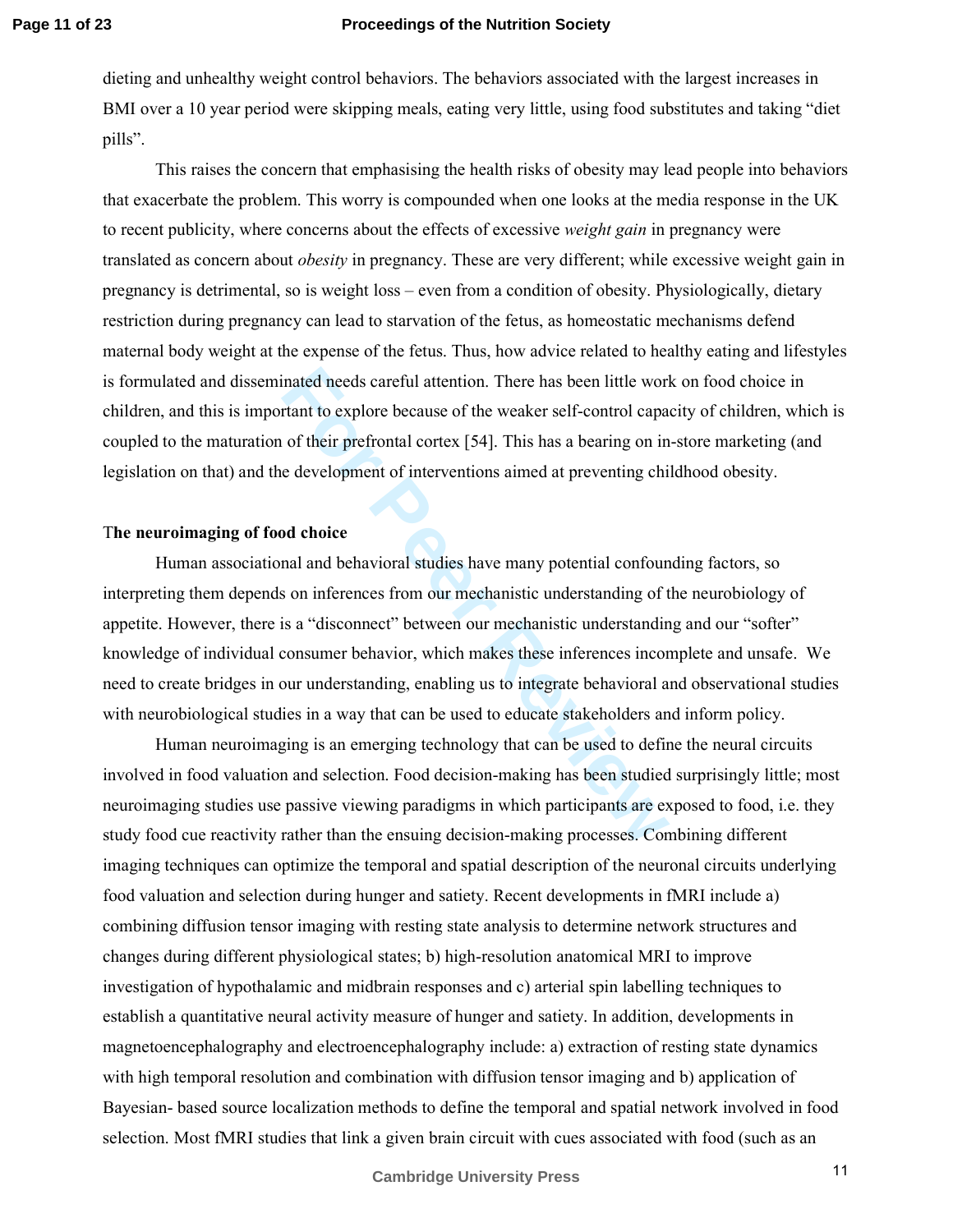image of a food item) or with the choice for a particular food are based on *correlations* between an event and a recorded brain activity. To determine *causality*, we need to be able to *change* brain activity and determine its impact on behavior. In humans, defined neuronal structures can be manipulated using transcranial magnetic stimulation) or direct current stimulation to either facilitate or attenuate cerebral activity.

Along with the rise in the number of neuroimaging studies there have been many neuroimaging data-sharing initiatives, and several databases contain resting fMRI data and anatomical MRI data from thousands of individuals. For functional imaging data, things are more complicated but there are notable efforts of sharing complete fMRI datasets (openfmri.org), unthresholded statistical maps (neurovault.org) and coordinate-based data synthesis (neurosynth.org). However, the value of such databases depends on the available metadata, and existing databases lack most or all of the meta-data necessary for research on the determinants of food choice, such as weight [54], restraint eating status [55] and personality characteristics [56].

d existing databases lack most or all of the meta-data n<br>choice, such as weight [54], restraint eating status [55] a<br>built on a robust evidence base, it is essential that the ev<br>meta-analysis. There is great variability in For policies to be built on a robust evidence base, it is essential that the evidence is developed in a way that facilitates valid meta-analysis.There is great variability in neuroimaging results, and this is especially true for fMRI tasks involving complex stimuli, such as food stimuli (40, 41). Bennett & Miller (57) showed that the reproducibility of fMRI results was only 50%, even for the same task and stimuli in the same group of participants. This was confirmed in the food domain in a meta-analysis, where the brain areas most consistently activated by looking at food versus non-food pictures where only reported in less than 50% of the studies included (40,41). Reproducibility can be improved by standardizing measures, but currently, there are no standardized fMRI protocols for assessing food responsivity and food choice for different food categories. To filter out effects due to subject characteristics rather than methodological difference, standardization of instruments and measures is crucial for data sharing and pooling across studies (58). Recently, researchers have begun to share (standardized) food images for use in experimental paradigms (e.g. 59,60) and tools for standardized collection of food-related subject characteristics (61).

 To connect data from human imaging studies with neurophysiological data from rats, we must improve and adapt high-field rodent fMRI technology in a setting that allows to map involvement of neural circuits in food valuation and selection. Small rodent resting state and pharmacological fMRI is an emerging technology that before now has not been applied to address how brain activity changes upon food restriction and food anticipation. Thus it is not known, for example, how brain activity is changed upon food restriction in rodents and how gut peptides like leptin and ghrelin affect functional connectivity between brain regions. Small rodent fMRI bridges the gap between neuronal activity at the cellular level with fMRI measures in humans, making it possible to connect molecular and cellular data with fMRI measures.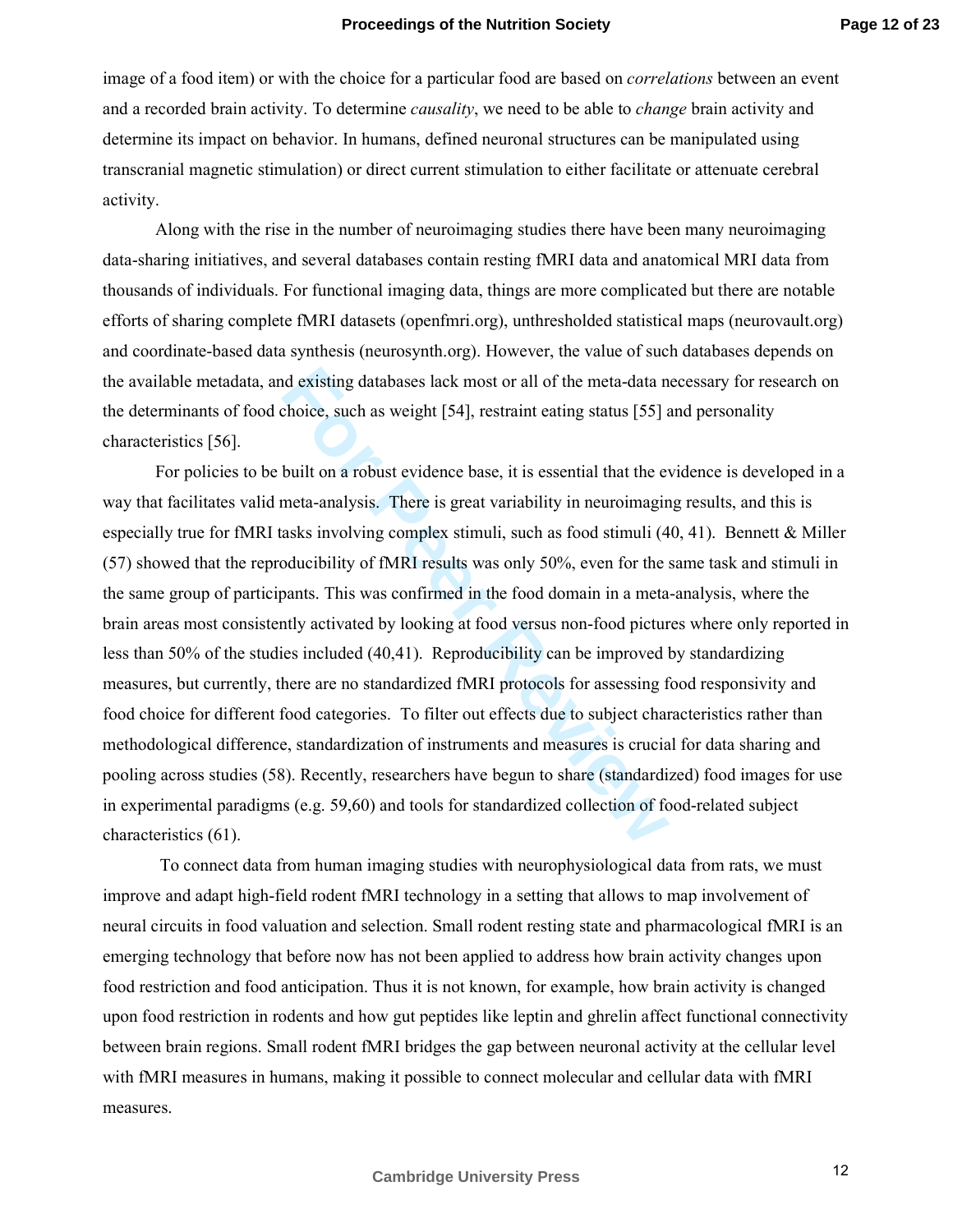### **Novel technologies to understand the brain mechanisms underlying food choice**

in dopamine neurons. To achieve this, light-sensitive cl<br>such that only upon expression of cre, the channels are<br>kes it possible to activate very precise populations of ne<br>the brain responses observed by neuroimaging. Simi There is a poor understanding of what underlies the responses quantified in neuroimaging studies. By combining *in vivo* electrophysiology with optogenetics or pharmacogenetics, it is now possible to record from and interfere with defined neurons involved in food valuation and choice, and this is a key to unravelling what underlies responses recorded by neuroimaging. Optogenetics is a novel technology that takes advantage of genes that encode channels that are light sensitive. Once introduced into neurons, these neurons are either activated or inhibited by shining light upon them. These light-activated channels can be expressed conditionally in specific neurons. This requires that these neurons express the cre recombinase enzyme. Targeting cre for instance to tyrosine hydroxylase (TH: the rate limiting enzyme for dopamine production) neurons such as in (germline) TH-cre rats, allows these light-sensitive channels to be expressed only on midbrain dopamine neurons. To achieve this, light-sensitive channels are cloned into a recombinant AAV vector such that only upon expression of cre, the channels are expressed in dopamine neurons (62,63). This makes it possible to activate very precise populations of neurons in rodents, and to compare observations with brain responses observed by neuroimaging. Similarly, specific subpopulations of dopamine neurons can be targeted with viruses to express novel receptors that are not endogenously present; these neurons can then be specifically activated (or inhibited) by systemically applied drugs that act specifically on those novel, introduced receptors (e.g. 64).

# **How the life-long learning process contributes to food selection and valuation**

The sensory characteristics of food are important in food choice, but learning also has a major role (65). Associations are formed between the sensory characteristics of a food (the conditioned stimulus [CS] and its post-ingestive effects (the unconditioned stimulus [US]). Over time, these 'flavournutrient' associations generate flavour preferences and they also control meal size. In humans, fundamental questions remain about the nature of the unconditioned stimulus and how this is combined with sensory signalling from the tongue to the brain.

In adult humans, flavour-nutrient learning is notoriously difficult to observe under controlled laboratory conditions. By contrast, in non-human animals this form of learning is extremely reliable. Several examples of flavour-nutrient learning have been reported in children, and it is possible that this is because most dietary learning occurs in early life. By adulthood, we have encountered so many foods and flavours that our capacity to learn new associations might be saturated (a form of 'latent inhibition'). If so, then this reinforces the importance of childhood as a critical period during which our dietary behaviours are established. A further consideration is the complexity of the modern Western dietary environment. Unlike our pre-agricultural ancestors many humans are now exposed to a much wider range of foods, including foods that are available in numerous different brands and varieties. This may also limit our opportunity to learn about individual foods, which has the potential to promote overconsumption (66).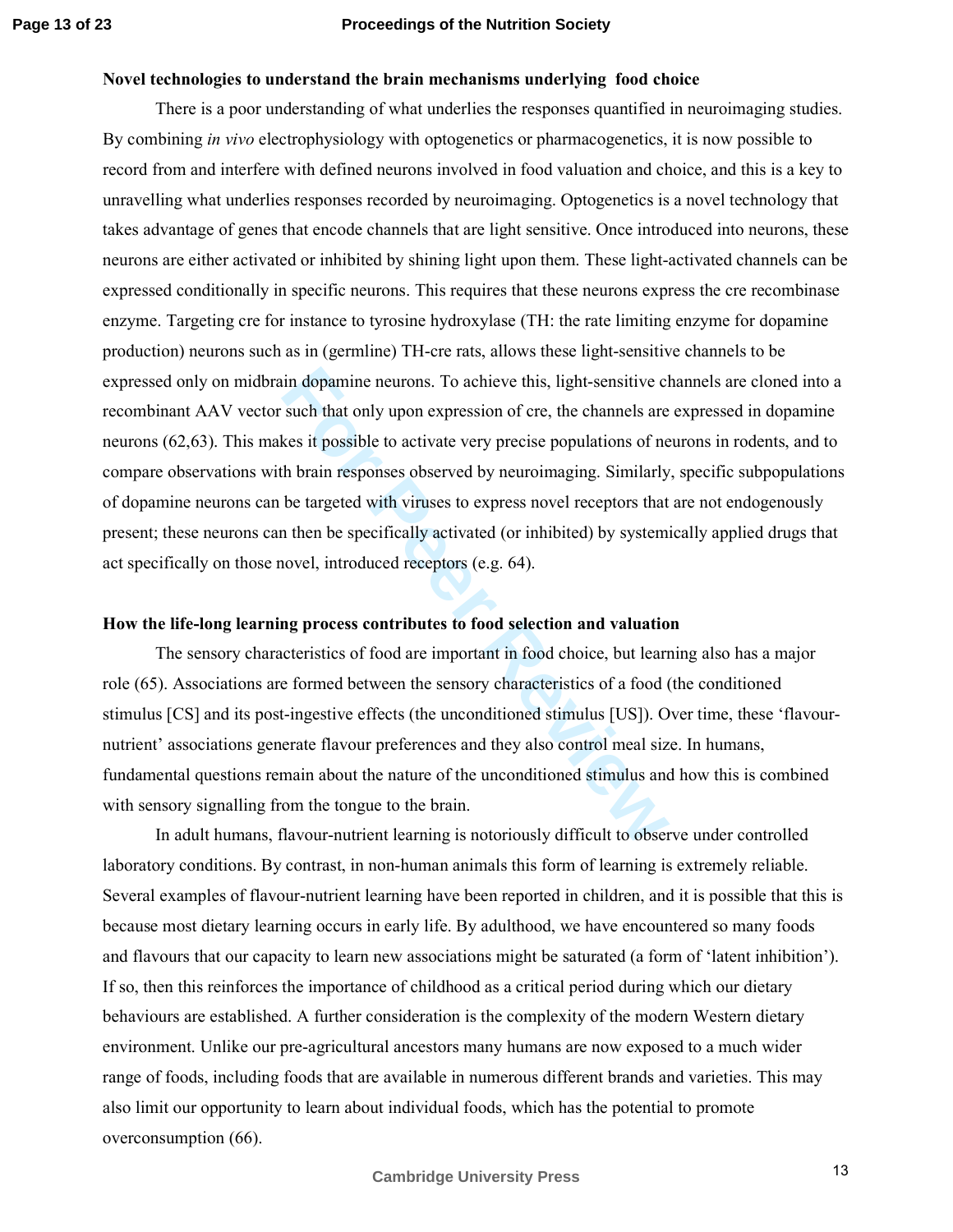Learned beliefs impact our dietary choices directly. Typically, we decide how much we are going to eat *before* a meal begins (67). These decisions are often motivated by a concern to avoid hunger between meals, and the learned 'expected satiety' of individual foods is important in this. Calorie-forcalorie low energy-dense foods tend to have greater expected satiety, and foods with this characteristic are often selected to avoid hunger between meals. Increasingly, portions are also determined by external agents such as restaurants or retailers, and concern has been raised about the size of these portions. Recently, it has become clear that larger portions not only increase our food intake but also affect choice. This is because larger portions are likely to satisfy our appetite between meals and, in the absence of concerns about satiety, decisions tend to be motivated primarily by palatability.

lued (68). The results of human appetite studies suggeseded for optimal satiety (69-71). However, the underlyineowledge' about the food and amount that has been consition, several studies show that satiety and satiation ar A further possibility is that satiation (fullness at the end of a meal) or the absence of hunger between meals is itself valued (68). The results of human appetite studies suggest that both oral and gastric stimulation are needed for optimal satiety (69-71). However, the underlying process also involves integration of explicit 'knowledge' about the food and amount that has been consumed (72,73). Consistent with this proposition, several studies show that satiety and satiation are reduced when eating occurs in the presence of cognitive distraction (74). Eating 'attentively' appears to have the opposite effect (75), and food properties like viscosity can increase perceived fullness for otherwise similar foods [76]. Despite its importance, the process by which interoceptive signals are integrated remains unclear. This merits attention because some studies indicate that individual differences in interoceptive awareness are a predictor of adiposity in humans (77).

# **How physiological, psychological, and emotional factors predispose people to unhealthy eating**

 One key question in the effects of sensory, nutrient and satiety contributions to reward is whether the initial response to certain stimuli remains in place after repeated exposure. Is the response to a lowcalorie beverage with artificial sweeteners the same after repeated exposure, or do people slowly learn that "diet" product contain less calories? For this case, in which there is no deprivation, it is quite hard to demonstrate such dietary learning [78] although there is some evidence for detection of calories in the mouth [79,80]. Another important consideration is whether it makes a difference whether one goes from, for example, 200  $\rightarrow$  50 kcal, or from 150  $\rightarrow$  0 kcal. In both cases, there is a reduction of 150 kcal, but in the case of 200  $\rightarrow$  50 kcal, there is still energy left in the stimulus, whereas in the case of 150  $\rightarrow$  0 kcal, there is no energy left. It has been argued that the absence of any calories will lead to a lower reward value after repeated exposure. Conversely, most 'light'products still contain energy, albeit less than their regular counterparts, with soft drinks as a notable exception.

 In both humans and rodents, the motivation to choose one food over another is driven by the emotional, hedonic, and metabolic properties of the foods. The dopamine system is critically involved in this decision-making, and is essential for associating rewards with environmental stimuli that predict these rewards. Activity of this system is affected by both metabolic information and emotional and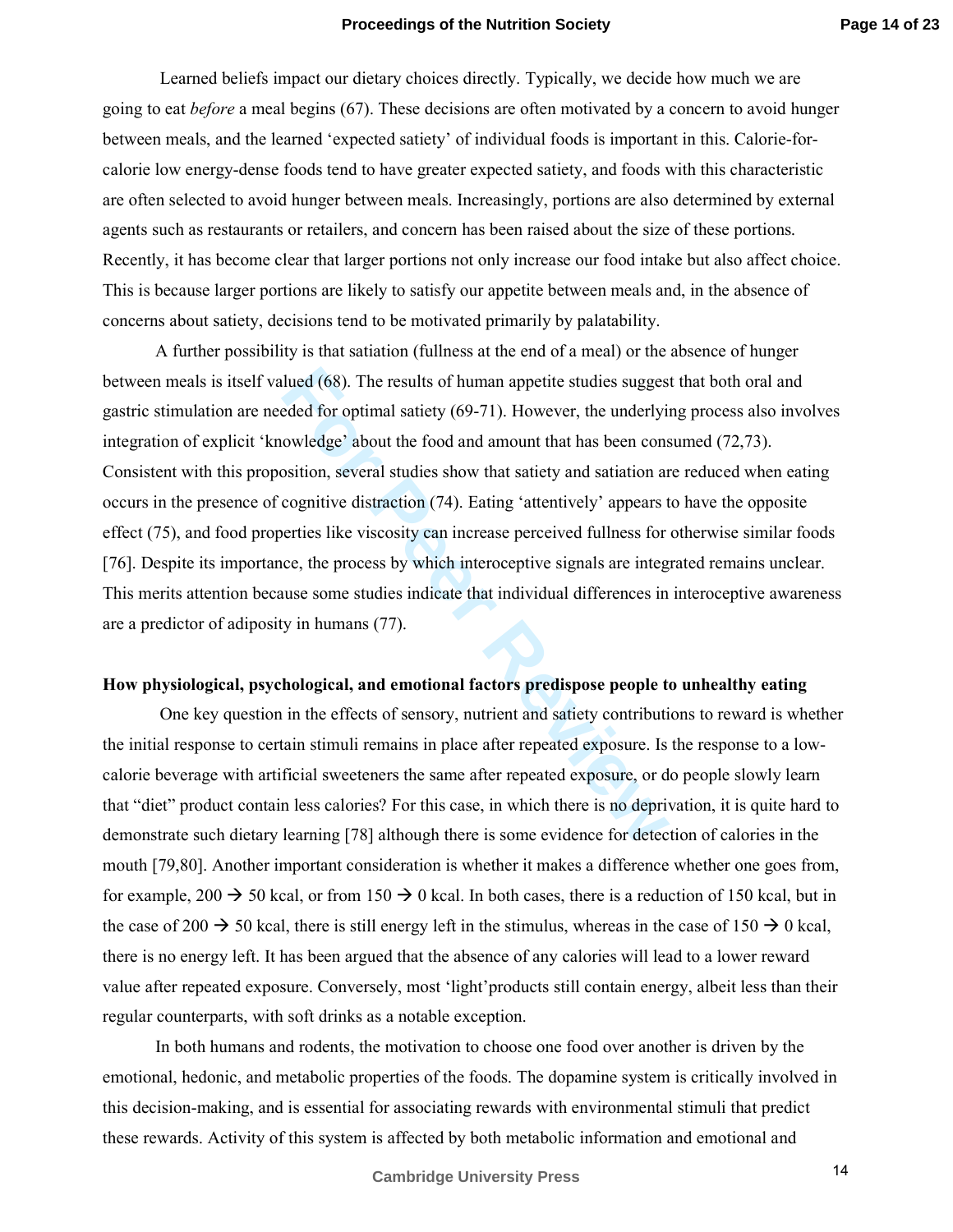cognitive information. The hypothalamus, amygdala and medial prefrontal cortex play important roles in, respectively, feeding behavior, emotional processing, and decision-making. Manipulation of the dopamine system can be achieved by nutritional interventions and reduction of dopamine levels in lean and obese subjects leads to decreased activity in the reward system (81).

It is common for individuals to speak about eating 'comfort food' to 'raise their spirits'. There is also evidence from behavioral science that incidental emotions can affect food choices. Sadness leads to greater willingness to pay for unnecessary consumer goods (82,83) and increased consumption of unhealthy food items (84). Despite these and related behavioral findings, the biological mechanisms linking affective states to food choices are unknown. Recent work has begun to investigate the underlying neural mechanisms of dietary choice in humans using neuroimaging and brain stimulation techniques together with validated choice paradigms and behavioural trait measures (e.g. 84-88).

noice paradigms and behavioural trait measures (e.g. 84<br>tion would be that the physiological and psychological<br>, using the same neural pathways to influence food ch<br>nown using fMRI that experiencing an acute stressor<br>neura A natural assumption would be that the physiological and psychological reactions to an affective state would act in unison, using the same neural pathways to influence food choices. However, Maier *et al.* (24) have recently shown using fMRI that experiencing an acute stressor leads to changes in two separate and dissociable neural pathways: one associated with the physiological reaction to stress, and the other with the conscious perception of being stressed. The physiological response was measured by sampling salivary cortisol, the psychological experience was recorded using a visual analog scale on which participants indicated how they felt right after the stress induction. Cortisol was associated with signals about the reward value of food: individuals with a higher cortisol response showed a higher representation of taste in the ventral striatum (VS) and amygdala, and amplified signalling between VS/amygdala and the ventromedial prefrontal cortex (vmPFC) when a tastier food was chosen. Yet the subjective perception of being stressed did not correlate with the strength of this connection. Instead, the perceived stress level (but in turn not the cortisol reaction) was associated with the connectivity strength between left dorsolateral prefrontal cortex (dlPFC) and the vmPFC: the more stressed participants had felt, the weaker was the connectivity between these two regions when self-control was needed to overcome taste temptations in order to choose the healthier food. A series of studies have demonstrated that connectivity between dlPFC and vmPFC relates to the degree to which individuals use self-control in dietary choice (89-92). This connection in the prefrontal cortex may server to maintain a goal context that promotes focusing on long-term outcomes such as future health, whereas sensory and motivational signalling from subcortical areas may promote information about more immediate choice outcomes. Thus, self-control in dietary choice may depend on a balance of signalling and information exchange in value computation networks, and disruptions to this balance during highly affective states may lead to impaired self-control.

# **Modeling the interactions between physiological, psychological and emotional factors related to feeding behaviour**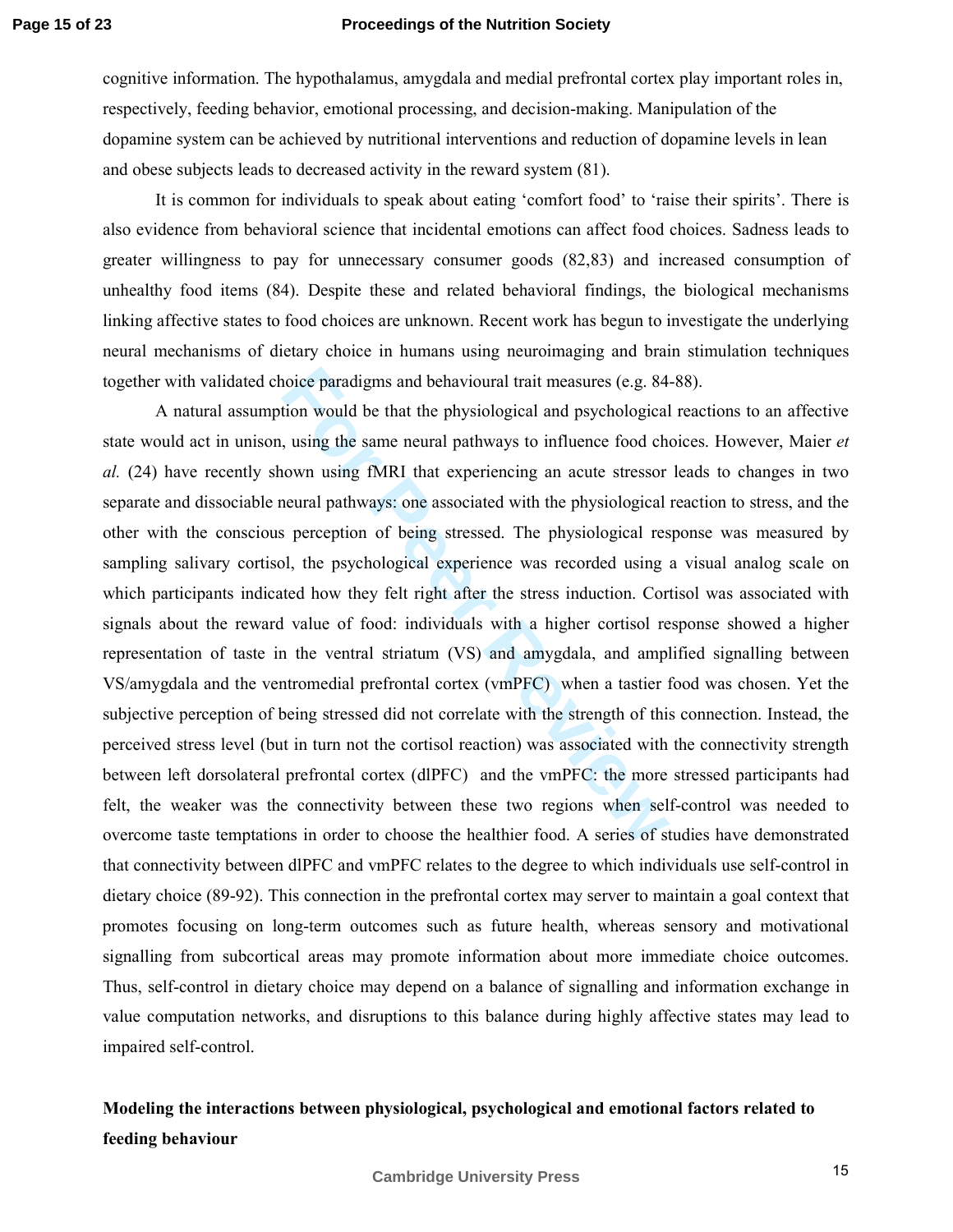Finally, an ultimate ambition must be to generate *formal models* that encapsulate scientific knowledge from diverse disciplines, and which embed understanding in a way that enables policyrelevant predictions to be made. Modelling is a natural way of working together to provide added value – it expresses intrinsically the need to make links between levels of understanding. Most importantly, it takes seriously the issue of how to generate policy guidelines that have a robust scientific basis, by providing a common framework of understanding across disciplines. A model which can reproduce observed behaviour can be extended to test and inform choice of interventions.

hedonic mechanisms, and providing a test-bed for studinase in modelling is a *scheme* that embodies constructs to f events. A *computational model* expresses these in mations. Typically such differential equations are a) c Modelling provides a logically coherent framework for a multi-level analysis of food choice behavior, integrating measures of the neural components of the appetitive network with 'whole-system' output (behavioural experiments) in a framework consistent with the neuroendocrine mechanisms that underlie homeostatic and hedonic mechanisms, and providing a test-bed for studies of behavioural interventions. The first phase in modelling is a *scheme* that embodies constructs that explain behaviour by describing a causal chain of events. A *computational model* expresses these in mathematical terms, usually as differential equations. Typically such differential equations are a) coupled (expressing interdependence between factors) and b) non-linear (expressing complex dependencies between variables). To be useful, a model must be developed at a level of detail that is appropriate for a) the data it is informed by, and b) the type of prediction that it is called upon to make. It must be complex enough to satisfy the former but be simple enough to satisfy the latter – making models over-complex is counterproductive, as such models are not predictive (93).

For example, oxytocin neurons are well established as playing an important role in satiety (94,95) and, according to recent studies, in food choice (96,97). These neurons respond to signals from the gut that control meal size, and how these neurons respond to some of these appetite-related stimuli has been analysed at the single-cell level. Their behavior can be captured in detail by biophysical (Hodgkin-Huxley style) models, that can then be well approximated by simpler integrate-and fire models that capture the essential behavior while being better suited for modelling networks of neurons (98). Decision making at the level of the neuron networks that oxytocin engages can be well-modelled by biologically realistic "winner-takes-all" networks, which provide predictive models of how continuous variables lead to categorical decision making, and such network models can be fit to human brain imaging data by "mean field approximation" (99). Such models can link brain imaging data with experimental behavioural data in a predictive way, as in the 'spiking search over time & space model' that has been developed to analyse attentional processes (100). Relatively simple mathematical models can capture important features of value-based decisions well, and in a similar way for food-based decisions as for social decisions, indicating that there is a common computational framework by which different types of value-based decisions are made (101). At a high level, the aim must be to generate agent-based models that describe by a set of explicit rules all the factors that influence food choice, validating each of the rules by a mechanistic understanding of the neurobiological and physiological mechanisms that implement these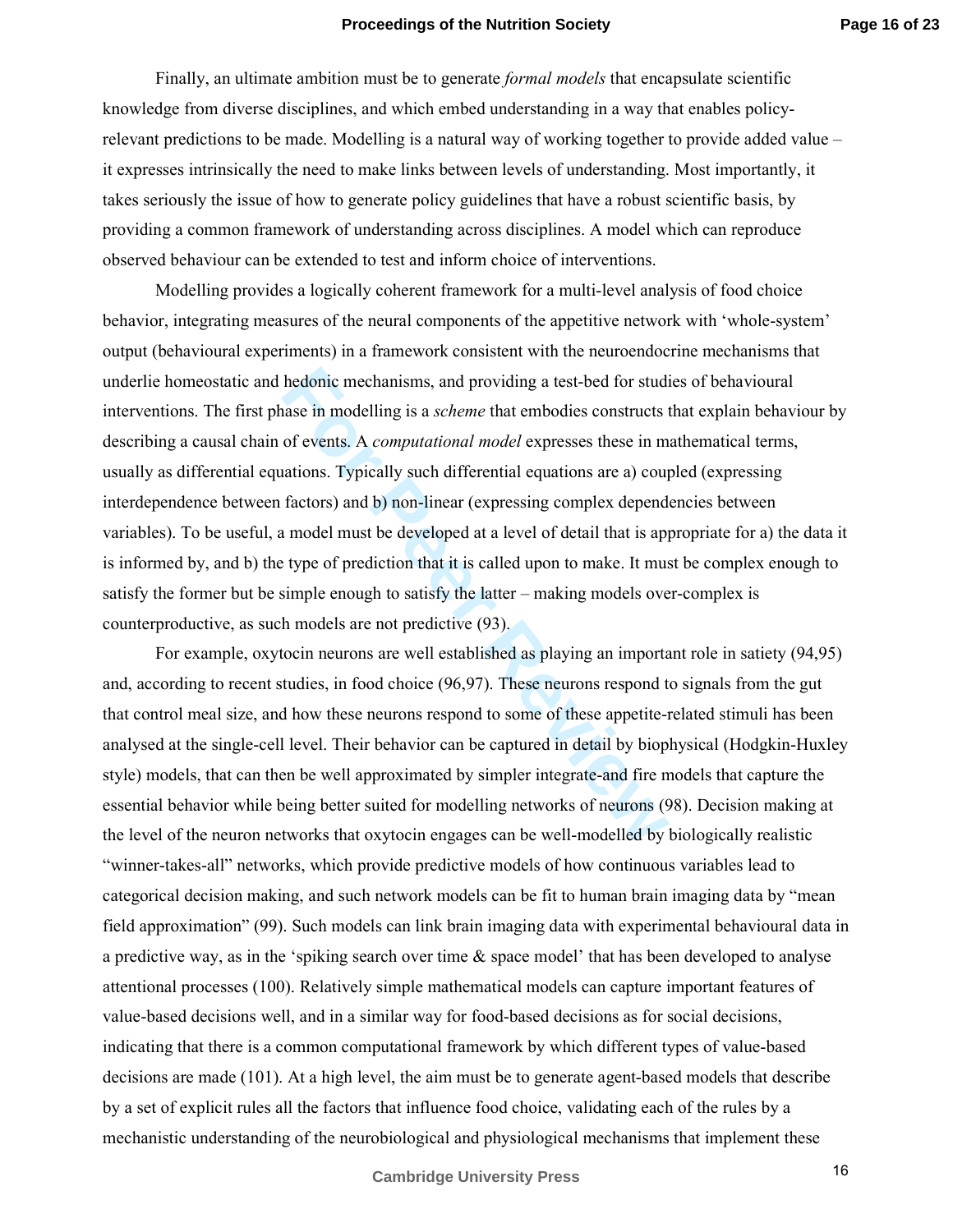rules. It is a long goal, but working towards it provides a unified framework for multi-disciplinary research.

# **Acknowledgements**

# **Financial Support**

This work has been funded by the European Union's Seventh Framework Programme for research, technological development and demonstration (Grant No. 607310; Nudge-it).

# **Conflict of Interest**

Peter Rogers has received funding for research on food and behaviour from industry, including from Sugar Nutrition UK. He has also provided consultancy services for Coca-Cola Great Britain and received speaker's fees from the International Sweeteners Association.

# **Authorship**

All authors participated in writing this review

# **References**

- 1. Halpern D for VicHealth (2016) *Behavioural Insights and Healthier Lives.* Victorian Health Promotion Foundation, Melbourne.
- 2. Matjasko JL, Cawley J, Baker-Goering MM *et al.* (2016) Applying behavioral economics to public health policy: illustrative examples and promising directions. *Am J Preventive Med* **50**, S13–S19.
- 3. Sunstein CS & Thaler RH (2008) *Nudge: Improving Decisions About Health, Wealth, and Happiness* (Yale University Press) New Haven and London. 312p.
- 4. Bucher T, Collins C, Rollo ME *et al.* (2016) Nudging consumers towards healthier choices: a systematic review of positional influences on food choice. *Br J Nutr* **115**, 2252–2263.
- as also provided consultancy services for Coca-Cola G<br>ternational Sweeteners Association.<br>1 writing this review<br>(2016) *Behavioural Insights and Healthier Lives*. Victo<br>iaker-Goering MM *et al.* (2016) Applying behavioral 5. Wilson AL, Buckley E, Buckley JD *et al.* (2016) Nudging healthier food and beverage choices through salience and priming. Evidence from a systematic review. *Food Quality and Preference*, doi: http://dx.doi.org/10.1016/j.foodqual.2016.02.009.
- 6. Ly K & Soman D (2013) *Nudging Around the World* (Research Report Series). Retrieved from the Rotman School of Management, University of Toronto: http://inside.rotman.utoronto.ca/behaviouraleconomicsinaction/files/2013/12/Nudging-Around-The-World\_Sep2013.pdf.
- 7. Sunstein CR (2016b) The council of psychological advisers. *Ann Rev Psychol* **67**, 713-737.
- 8. Reisch LA & Sunstein CR (2016) Do Europeans like nudges? *J Judgment Decision Making* **11**, 310-325.
- 9. Wardle J, Carnell S, Haworth CM *et al.* (2008) Evidence for a strong genetic influence on childhood adiposity despite the force of the obesogenic environment. *Am J Clin Nutr* **87**, 398-404.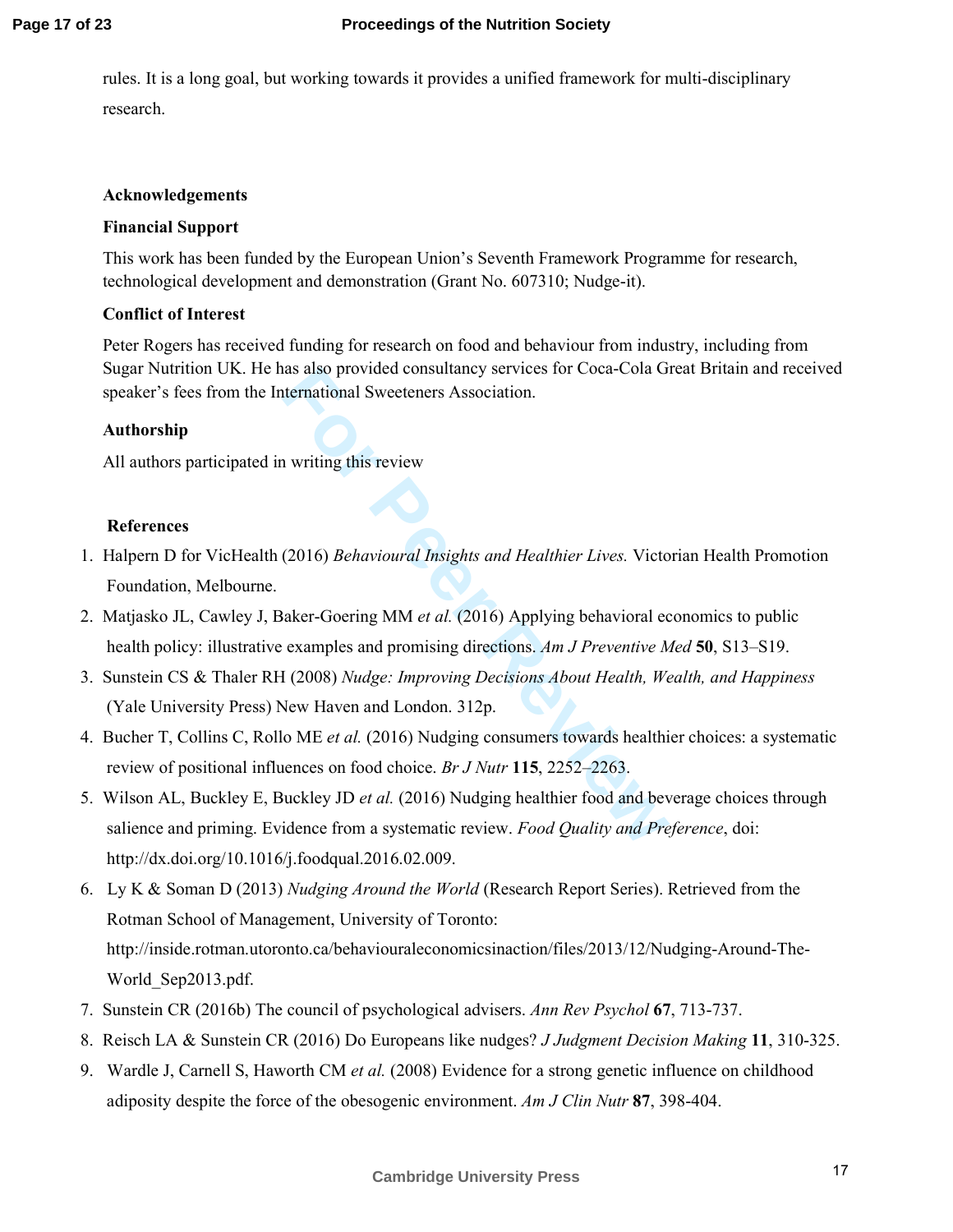- 10.Locke AE, Kahali B, Berndt SI *et al.* (2015) Genetic studies of body mass index yield new insights for obesity biology. *Nature* **518**, 197-206.
- 11.Benabou R & Tirole J (2005) Incentives and prosocial behavior. *Am Economic Rev* **96**, 1652-1678.
- 12.Maas J, de Ridder DT, de Vet E *et al.* (2012) Do distant foods decrease intake? The effect of food accessibility on consumption **.** *Psychol Health* **27** Suppl 2:59-73.
- *13.*Reisch LA & Gwozdz W (2013) Smart defaults and soft nudges. How insights from behavioral economics can inform effective nutrition policy. In: Karen Brunsø & Joachim Scholderer (Eds.). "*Marketing, food, and the consumer. Festschrift in Honour of Klaus Grunert.*" pp. 189-200. New Jersey: Pearson Publisher.
- 14.Sunstein CR & Reisch LA (2014) Automatically green: behavioral economics and environmental protection. *Harvard Environmental Law Rev* **38**, 127-158.
- 15.Bogenschneider K & Corbett TJ (2010) "*Evidence-based policymaking: Insights from policy-minded researchers and research-minded policymakers*." Routledge 368p.
- ironmental Law Rev **38**, 127-158.<br>
bett TJ (2010) "*Evidence-based policymaking: Insights*.<br>
h-minded policymakers." Routledge 368p.<br>
the EC (2016). Behavioural insights applied to policy. *L*<br>
onajemi R *et al.* (2014) DN 16.Joint Research Center of the EC (2016). Behavioural insights applied to policy. *European Report Brussels*: JRC:
- 17.Tobi EW, Goeman JJ, Monajemi R *et al.* (2014) DNA methylation signatures link prenatal famine exposure to growth and metabolism. *Nat Commun* **5**, 5592.
- 18.Linder K, Schleger F, Kiefer-Schmidt I *et al.* (2015) Gestational diabetes impairs human fetal postprandial brain activity. *J Clin Endocrinol Metab* **100**, 4029-4036.
- 19.Wang Y & Lim H (2012) The global childhood obesity epidemic and the association between socioeconomic status and childhood obesity. *Int Rev Psychiatry* **24**, 176-188.
- 20.Belot M & James J (2011) Healthy school meals and educational outcomes. *J Health Econ* **30**, 489-504.
- 21.Brunton PJ. (2015) Programming the brain and behaviour by early-life stress: a focus on neuroactive steroids. *J Neuroendocrinol* **27**, 468-480.
- 22.Brunner EJ, Chandola T & Marmot MG (2007) Prospective effect of job strain on general and central obesity in the Whitehall II study. *Am J Epidemiol* **165**, 828-837.
- 23.Rabasa C & Dickson SL (2016) Impact of stress on metabolism and energy balance *Curr Opin Behavl Sci* **9**, 71–77.
- 24.Maier SU, Makwana AB & Hare TA (2015). Acute stress impairs self-control in goal-directed choice by altering multiple functional connections within the brain's decision circuits. *Neuron* **87**, 621-631.
- 25.Dallman MF, Pecoraro N, Akana SF *et al.* (2003) Chronic stress and obesity: a new view of "comfort food." *Proc Natl Acad Ssi USA* **100**, 11696-11701.
- 26.Stunkard AJ, Faith MS & Allison KC (2003) Depression and obesity. *Biol Psychiatry* **54**, 330-337.
- 27.Kelley AE, Baldo BA, Pratt WE *et al.* (2005) Corticostriatal-hypothalamic circuitry and food motivation: integration of energy, action and reward. *Physiol Behav* **86**, 773-795.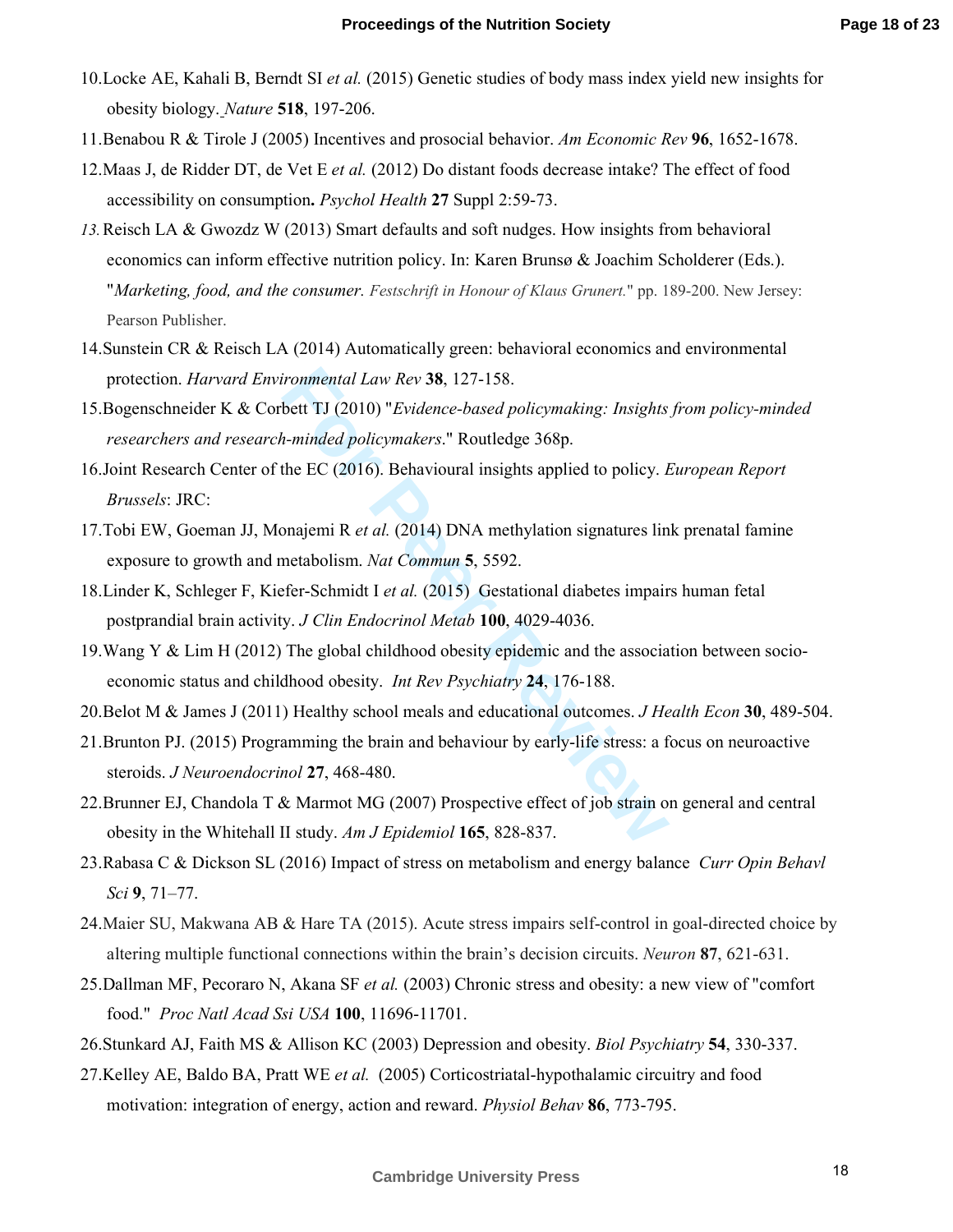- 28.Adan RA, Vanderschuren LJ & la Fleur SE (2008) Anti-obesity drugs and neural circuits of feeding. *Trends Pharmacol Sci* **29**, 208-217.
- 29.Berridge KC (2007) The debate over dopamine's role in reward. *Psychopharmacology* **191**, 391-431.
- 30.Benton D & Young HA (2016) A meta-analysis of the relationship between brain dopamine receptors and obesity: a matter of changes in behavior rather than food addiction? *Int J Obes (Lond)* **40**, S12-21.
- 31.Stice E, Spoor S, Bohon C *et al.* (2008) Relation between obesity and blunted striatal response to food is moderated by TaqIA A1 allele*. Science* **322**, 449-452.
- 32.Egecioglu E, Jerlhag E, Salomé N *et al.* (2010) Ghrelin increases intake of rewarding food in rodents. *Addict Biol* **15**, 304-311.
- 33.Figlewicz DP, MacDonald Naleid A & Sipols AJ (2007) Modulation of food reward by adiposity signals. *Physiol Behav* **91,** 473-478.
- 34.Kullmann S, Heni M, Veit R *et al.* (2015) Selective insulin resistance in homeostatic and cognitive control brain areas in overweight and obese adults. *Diabetes Care* **38**, 1044-1050.
- 35.Anderberg RH, Hansson C, Fenander M *et al.* (2016) The stomach-derived hormone ghrelin increases impulsive behavior. *Neuropsychopharmacology* **41**, 1199-1209.
- 36.Leng G (2014) Gut instinct: body weight homeostasis in health and obesity. *Exp Physiol* **99**, 1101-1103.
- 37.Frank GK, Oberndorfer TA, Simmons AN et al. (2008) Sucrose activates human taste pathways differently from artificial sweetener **.** *Neuroimage* **39**, 1559-1569.
- 38.Johnstone LE, Fong TM & Leng G*.* (2006) Neuronal activation in the hypothalamus and brainstem during feeding in rats *Cell Metab* **4**, 313-321.
- 78.<br>
It R *et al.* (2015) Selective insulin resistance in homeost<br>
Frweight and obese adults. *Diabetes Care* **38**, 1044-1050<br>
C, Fenander M *et al.* (2016) The stomach-derived horm<br> *ropsychopharmacology* **41**, 1199-1209. 39.Lundström JN, Boesveldt S & Albrecht J (2011) Central processing of the chemical senses: an overview. *ACS Chem Neurosci* **2**, 5-16.
- 40.van Meer F, van der Laan LN, Adan RA *et al.* (2015) What you see is what you eat: an ALE metaanalysis of the neural correlates of food viewing in children and adolescents. *Neuroimage* **104**, 35-43.
- 41.Van der Laan LN, de Ridder DT, Viergever MA *et al.* (2011) The first taste is always with the eyes: a meta-analysis on the neural correlates of processing visual food cues *NeuroImage* **55**, 296-303.
- 42.Hege MA, Stingl KT, Ketterer C *et al.* (2013) Working memory-related brain activity is associated with outcome of lifestyle intervention. *Obesity (Silver Spring)* **21**, 2488-2494.
- 43.Murphy KG & Bloom SR (2006) Gut hormones and the regulation of energy homeostasis. *Nature* **444**, 854-859.
- 44.Verhagen LA, Egecioglu E, Luijendijk MC *et al.* (2011) Acute and chronic suppression of the central ghrelin signaling system reveals a role in food anticipatory activity. *Eur Neuropsychopharmacol* **21**:384- 392.
- 45.Perello M & Dickson SL (2015) Ghrelin signalling on food reward: a salient link between the gut and the mesolimbic system. *J Neuroendocrinol* **27**, 424-434.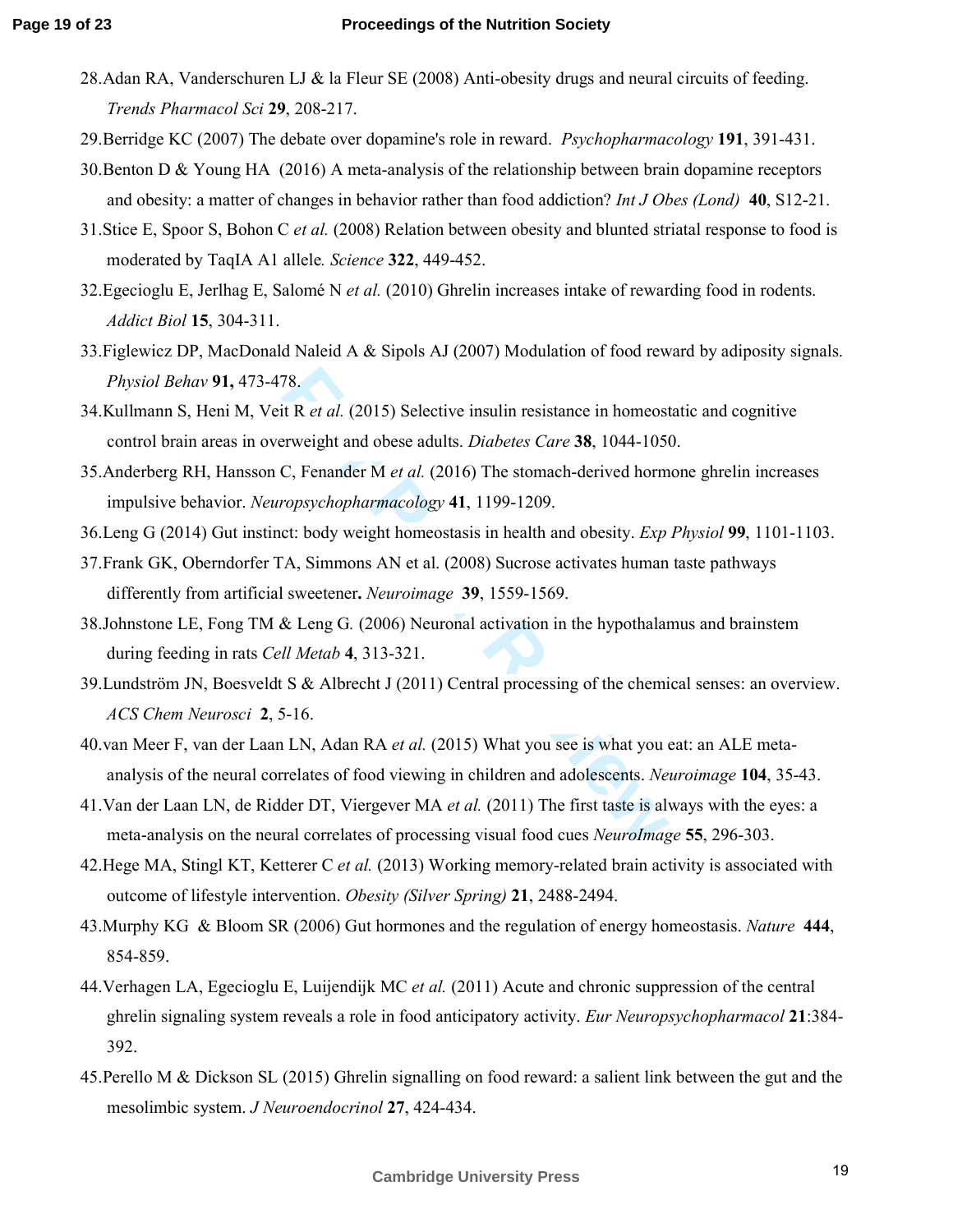- 46.Skibicka KP, Hansson C, Alvarez-Crespo M *et al.* **(**2011) Ghrelin directly targets the ventral tegmental area to increase food motivation. *Neuroscience* **180**, 129-137.
- 47.Schéle E, Bake T, Rabasa C *et al.* (2016) Centrally administered ghrelin acutely influences food choice in rodents. *PLoS ONE* **11**(2):e0149456.
- 48.Skibicka KP, Shirazi RH, Rabasa-Papio C *et al.* (2013) Divergent circuitry underlying food reward and intake effects of ghrelin: dopaminergic VTA-accumbens projection mediates ghrelin's effect on food reward but not food intake. *Neuropharmacology* **73**, 274-283.
- 49.van der Plasse G, van Zessen R, Luijendijk MC *et al.* (2015) Modulation of cue-induced firing of ventral tegmental area dopamine neurons by leptin and ghrelin. *Int J Obes (Lond)* **39**, 1742-1749.
- 50.50 Batterham RL, ffytche DH, Rosenthal JM *et al* (2007) PYY modulation of cortical and hypothalamic brain areas predicts feeding behavior in humans. *Nature* **450**, 106-109.
- 51.Kullmann S, Heni M, Hallschmid M *et al.* (2016) Brain insulin resistance at the crossroads of metabolic and cognitive disorders in humans. *Physiol Rev* **96**, 1169-1209.
- 52.Field AE, Austin SB, Taylor CB *et al.* (2003) Relation between dieting and weight change among preadolescents and adolescents. *Pediatrics* **112**, 900-906.
- 53.Neumark-Sztainer D, Wall M, Story M *et al.* 2012; Dieting and unhealthy weight control behaviors during adolescence: associations with 10-year changes in body mass index. *J Adolescent Health* **50**, 80- 86.
- 54.van Meer F, Charbonnier L & Smeets PA (2016) Food decision-making: effects of weight status and age. *Curr Diab Rep* **16**, 84.
- Ing behavior in humans. *Nature* **450**, 106-109.<br>
Ilschmid M *et al.* (2016) Brain insulin resistance at the combined M *et al.* (2016) Brain insulin resistance at the combined in humans. *Physiol Rev* **96**, 1169-1209.<br>
Fo 55.van der Laan LN, Charbonnier L, Griffioen-Roose S *et al.* (2016) Supersize my brain: A cross-sectional voxel-based morphometry study on the association between self-reported dietary restraint and regional grey matter volumes. *Biol Psychol* **117**, 108-116.
- 56.van der Laan LN & Smeets PA. (2015) You are what you eat: a neuroscience perspective on consumers' personality characteristics as determinants of eating behavior. *Curr Op Food Sci* **3**, 11-18.
- 57.Bennett CM & Miller MB (2010) How reliable are the results from functional magnetic resonance imaging *? Ann NY Acad. Sci* **1191**, 133-155.
- 58.Smeets PA, Charbonnier L, van Meer F*et al.* (2012) Food-induced brain responses and eating behavior. *Proc Nutr Soc* **71**, 511-520.
- 59.Charbonnier L, van Meer F, van der Laan LN *et al.* (2016) Standardized food images: A photographing protocol and image database. *Appetite* **96**, 166-173.
- 60.Blechert J, Meule A, Busch NA *et al.* (2014) Food-pics: an image database for experimental research on eating and appetite. *Front Psychol* **5**, 617.
- 61.http://nutritionalneuroscience.eu/resources/forc-toolbox. Nutritional neuroscience laboratory.
- 62.Witten IB, Steinberg EE, Lee SY *et al.* (2011) Recombinase-driver rat lines: tools, techniques, and optogenetic application to dopamine-mediated reinforcement. *Neuron* **72**, 721-733.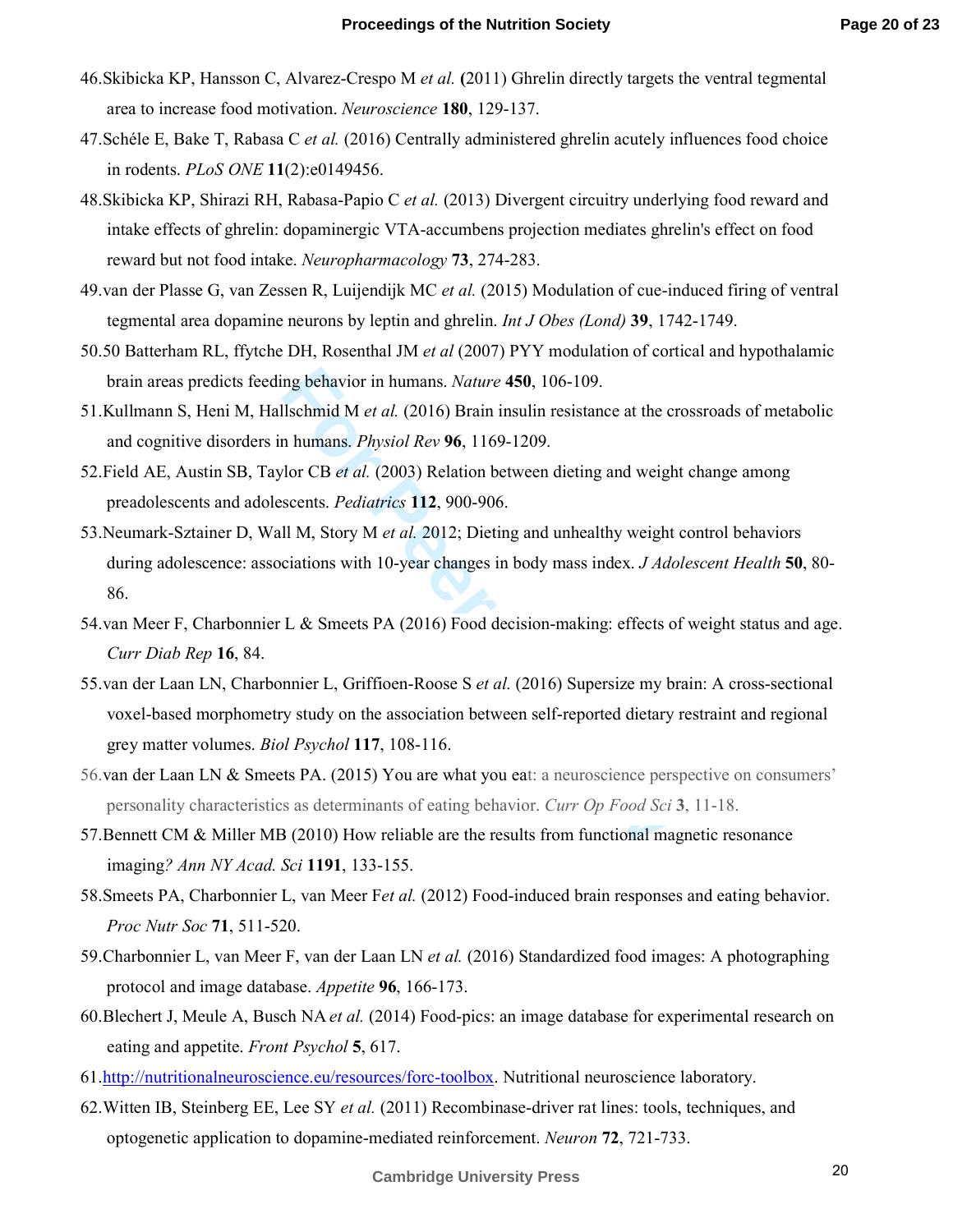- 63.de Backer, MW, Garner KM, Luijendijk MC *et al.* (2011) Recombinant adeno-associated viral vectors*. Methods Mol Biol* **789**, 357-376.
- **64.**Boender AJ, de Jong JW, Boekhoudt L et al. (2014) Combined use of the canine adenovirus-2 and DREADD-technology to activate specific neural pathways in vivo. *PLoS ONE*  **9**(4):e95392.
- 65.Brunstrom JM (2007) Associative learning and the control of human dietary behavior. *Appetite* **49**, 268- 271.
- 66.Hardman CA, Ferriday D, Kyle L *et al.* (2015) So many brands and varieties to choose from: does this compromise the control of food intake in humans? *Plos ONE* **10**(4):e0125869.
- 67.Fay SH, Ferriday D, Hinton EC *et al.* (2011) What determines real-world meal size? Evidence for premeal planning. *Appetite* **56**, 284-289.
- naft NG (2009) Measuring affective (liking) and non-aflize and food reward. *Appetite* **52**, 108-114.<br>
lexander E *et al.* (2012) Effects of oral and gastric stime<br> *For Spring*) **20**, 2226-2232.<br>
rgever MA *et al.* (2014) 68.Brunstrom JM & Shakeshaft NG (2009) Measuring affective (liking) and non-affective (expected satiety) determinants of portion size and food reward. *Appetite* **52**, 108-114.
- 69.Wijlens AG, Erkner A, Alexander E *et al.* (2012) Effects of oral and gastric stimulation on appetite and energy intake. *Obesity (Silver Spring)* **20**, 2226-2232.
- 70.Spetter MS, Mars M, Viergever MA *et al.* (2014) Taste matters effects of bypassing oral stimulation on hormone and appetite responses. *Physiol Behav* **137**, 9-17.
- 71.Spetter MS, de Graaf C, Mars M *et al.* (2014) The sum of its parts--effects of gastric distention, nutrient content and sensory stimulation on brain activation. *PLoS ONE* **9**(3):e90872.
- 72.Brunstrom JM, Burn JF, Sell, NR *et al.* (2012) Episodic memory and appetite regulation in humans. *PLoS ONE* **7(**12), e50707.
- 73.Cassady BA, Considine RV & Mattes RD (2012) Beverage consumption, appetite, and energy intake: what did you expect? *Am J Clin Nutr* **95**, 587-593.
- 74.Brunstrom JM & Mitchell GL (2006) Effects of distraction on the development of satiety. *Br J Nutr* **96**, 761-769.
- 75.Higgs S & Donohoe JE (2011) Focusing on food during lunch enhances lunch memory and decreases later snack intake. *Appetite* **57**, 202-206.
- 76.Camps G, Mars M, de Graaf C *et al.* (2016) Empty calories and phantom fullness: a randomized trial studying the relative effects of energy density and viscosity on gastric emptying determined by MRI and satiety. *Am J Clin Nutr* **104**, 73-80.
- 77.Herbert BM, Blechert J, Hautzinger M *et al.* (2013) Intuitive eating is associated with interoceptive sensitivity. Effects on body mass index. *Appetite* **70**, 22-30.
- 78.Griffioen-Roose S, Smeets PA, Weijzen PL *et al.* (2013) Effect of replacing sugar with non-caloric sweeteners in beverages on the reward value after repeated exposure. *PLoS One* **8**(11):e81924.
- 79.Smeets PA, Weijzen P, de Graaf C *et al.* (2011) Consumption of caloric and non-caloric versions of a soft drink differentially affects brain activation during tasting. *Neuroimage* **54**, 1367-1374.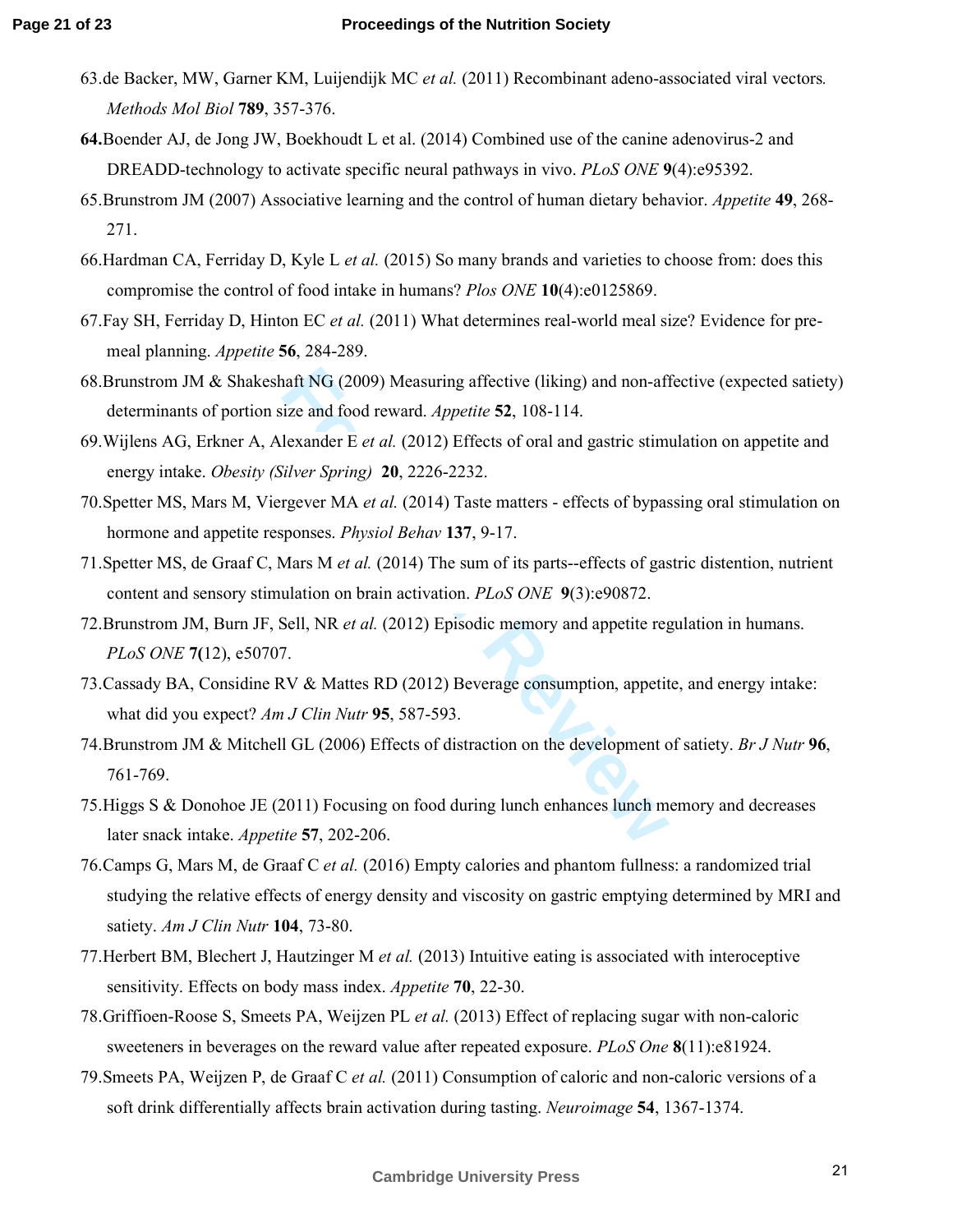- 80.van Rijn I, de Graaf C & Smeets PA (2015) Tasting calories differentially affects brain activation during hunger and satiety. *Behav Brain Res* **279**, 139-147.
- **81.**Frank S, Veit R, Sauer H *et al.* (2016) Dopamine depletion reduces food-related reward activity independent of BMI. *Neuropsychopharmacology* **41**, 1551-1559.
- 82.Lerner JS, Small DA & Loewenstein G (2004). Heart strings and purse strings: Carry ‐over effects of emotions on economic transactions. *Psychol Sci* **15**, 337 ‐341.
- 83.Cryder CE, Lerner JS, Gross JJ *et al.* (2008). Misery is not miserly: Sad and self-focused individuals spend more. *Psychol Sci* **19**, 525 ‐530.
- 84.Garg N, Wansink B & Inman JJ (2007) The influence of incidental affect on consumers' food intake. *J Marketing* **71**, 194 ‐206.
- 85.Pogoda L, Holzer M, Mormann F *et al.* (2016) Multivariate representation of food preferences in the human brain. *Brain Cogn* pii: S0278-2626(15)30047-6.
- 86.Val-Laillet D, Aarts E, Weber B *et al.* (2015) Neuroimaging and neuromodulation approaches to study eating behavior and prevent and treat eating disorders and obesity. *NeuroImage* **8,** 1-31.
- Framan F *et al.* (2016) Multivariate representation of footor pii: S0278-2626(15)30047-6.<br>
Feber B *et al.* (2015) Neuroimaging and neuromodulation ent and treat eating disorders and obesity. *NeuroImage* left DT, Vierge 87.van der Laan LN, de Ridder DT, Viergever MA *et al.* (2014) Activation in inhibitory brain regions during food choice correlates with temptation strength and self-regulatory success in weight-concerned women. *Front Neurosci* **8**, 308.
- 88.van der Laan LN, Barendse ME, Viergever MA *et al.* (2016) Subtypes of trait impulsivity differentially correlate with neural responses to food choices. *Behav Brain Res* **296,** 442-450.
- 89.Hare TA, Camerer CF & Rangel A (2009) Self-control in decision-making involves modulation of the vmPFC valuation system. *Science* **324**, 646-648.
- 90.Hare TA, Malmaud J & Rangel A (2011) Focusing attention on the health aspects of foods changes value signals in vmPFC and improves dietary choice. *J Neurosci* **31**, 11077-11087.
- 91.Harris A, Hare T & Rangel A (2013) Temporally dissociable mechanisms of self-control: early attentional filtering versus late value modulation. *J Neurosci* **33**, 18917–18931.
- 92.Lim SL, Cherry JBC, Davis AM *et al. (*2016) The child brain computes and utilizes internalized maternal choices. *Nature Comm* **7,** 1700.
- 93.Leng G & MacGregor DJ (2008) Mathematical modelling in neuroendocrinology. *J Neuroendocrinol* **20**, 713-718.
- 94.Leng G, Onaka T, Caquineau C *et al.* (2008) Oxytocin and appetite. *Prog Brain Res* **170**, 137-151.
- 95.Blevins JE & Ho JM (2013) Role of oxytocin signaling in the regulation of body weight. *Rev Endocr Metab Disord* 14, 311-329.
- 96.Olszewski PK, Klockars A & Levine AS. (2016) Oxytocin: a conditional anorexigen whose effects on appetite depend on the physiological, behavioural and social contexts. *J Neuroendocrinol* **28**,